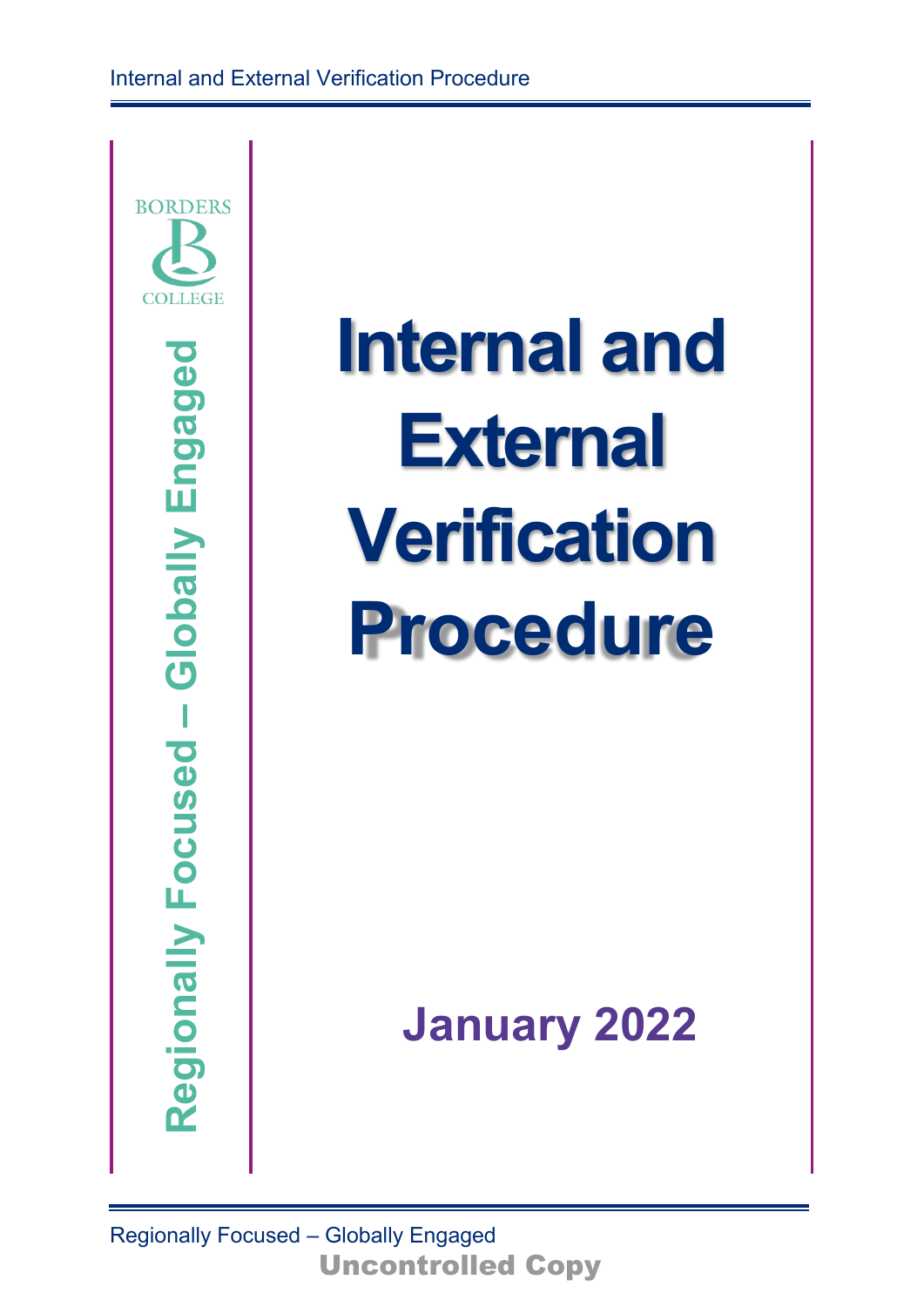# **History of Changes**

| <b>Version</b> | <b>Description of Change</b>                                                                                                                                                                                                                                                                                                                                                                                                                                                                                                                                                                                                                                                                                                                                                                       | <b>Authored by</b>              | <b>Date</b> |
|----------------|----------------------------------------------------------------------------------------------------------------------------------------------------------------------------------------------------------------------------------------------------------------------------------------------------------------------------------------------------------------------------------------------------------------------------------------------------------------------------------------------------------------------------------------------------------------------------------------------------------------------------------------------------------------------------------------------------------------------------------------------------------------------------------------------------|---------------------------------|-------------|
| 1.1            | Extend the policy and procedure<br>to include external and systems<br>verification.<br>Amended the terminology for<br>assessments using the SQA<br>assessment guidelines that<br>assessments must be valid,<br>reliable, practicable, fair and<br>equitable.<br>Included in the related<br>documents section the<br><b>Revalidation Approval Form and</b><br><b>Standards Verifier Report.</b><br>Correction of minor typing errors.<br>Clarifying the role of the<br>programme leader in the<br>operation of this policy<br>To ensure compliance with the<br>actions and recommendation<br>from the SQA systems<br>verification visit.<br>To provide further guidance on in<br>programme sampling from City &<br>Guilds.<br>To provide guidance on the use<br>of marked exemplars from<br>Pearson | D. Killean<br>C. Elliott        | 22/5/15     |
| 1.2            | Clarification of IV responsibility<br>for checking assessment using<br>digital media as the delivery<br>method for the assessment<br>instrument                                                                                                                                                                                                                                                                                                                                                                                                                                                                                                                                                                                                                                                    | D Killean                       | 22/5/17     |
| 1.3            | <b>Updating roles and</b><br>responsibilities. Separating<br>Policy from Procedure.<br>Reorganisation of content.<br>Guidelines on security of<br>assessments                                                                                                                                                                                                                                                                                                                                                                                                                                                                                                                                                                                                                                      | <b>C</b> Elliott<br>J Robertson | 22/08/18    |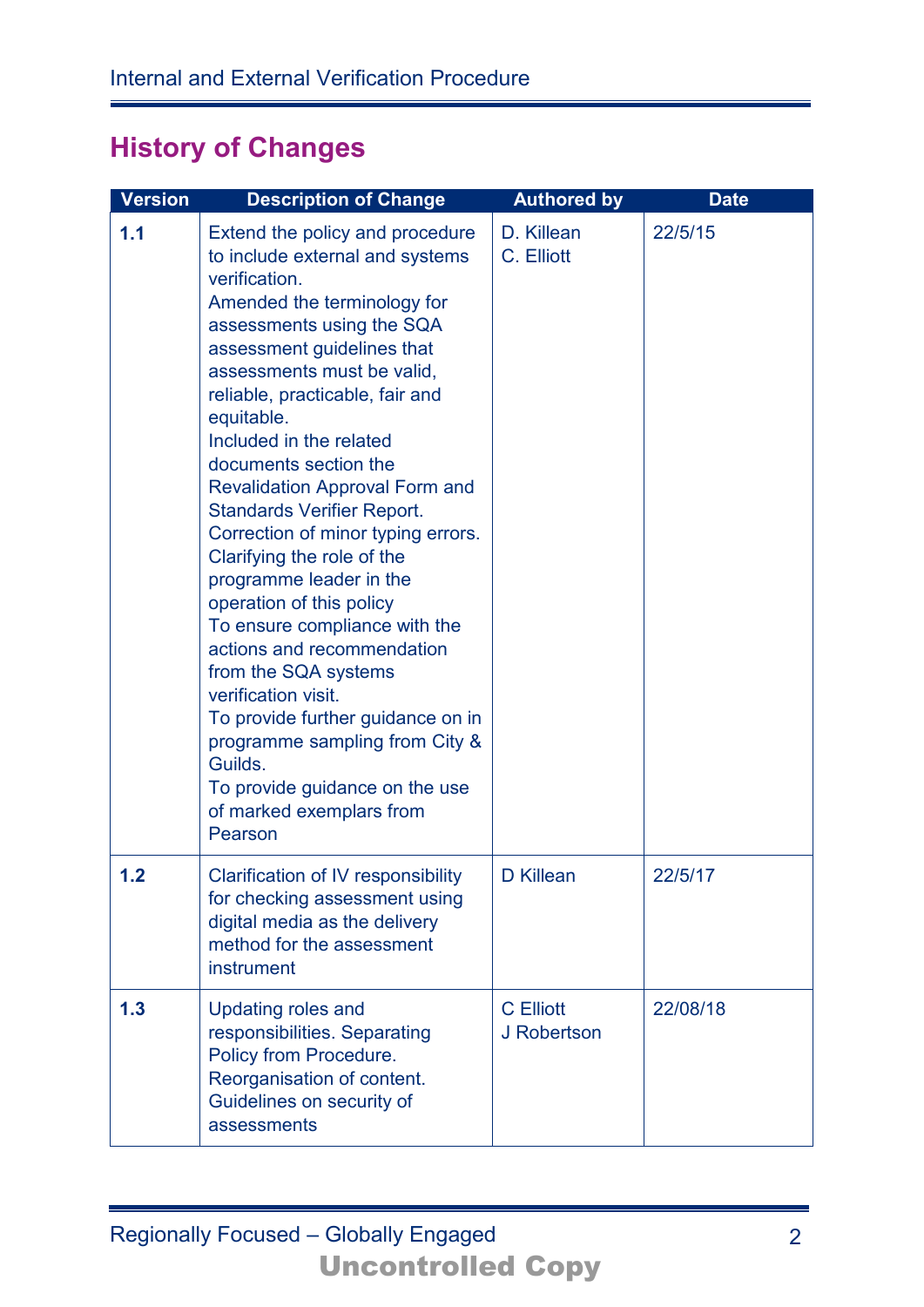### Internal and External Verification Procedure

| 1.4   | Further updates and clarification<br>of roles. IV Security Process<br>included as an appendix | J Robertson | 20/11/18          |  |
|-------|-----------------------------------------------------------------------------------------------|-------------|-------------------|--|
| 1.4.1 | Inclusion of information from<br><b>BCS</b> at request of EV                                  | J Robertson | 15/04/19          |  |
| 1.4.2 | <b>Standardisation Agenda revised</b><br>to include Exam Boards for<br><b>Graded Units</b>    | J Gracie    | 20/10/20          |  |
| 1.5   | Revision of roles and hyperlinks                                                              | J Gracie    | <b>March 2021</b> |  |
| 1.6   | Revision following recommendations<br>from IV Audit                                           | J Gracie    | January 2022      |  |
|       |                                                                                               |             |                   |  |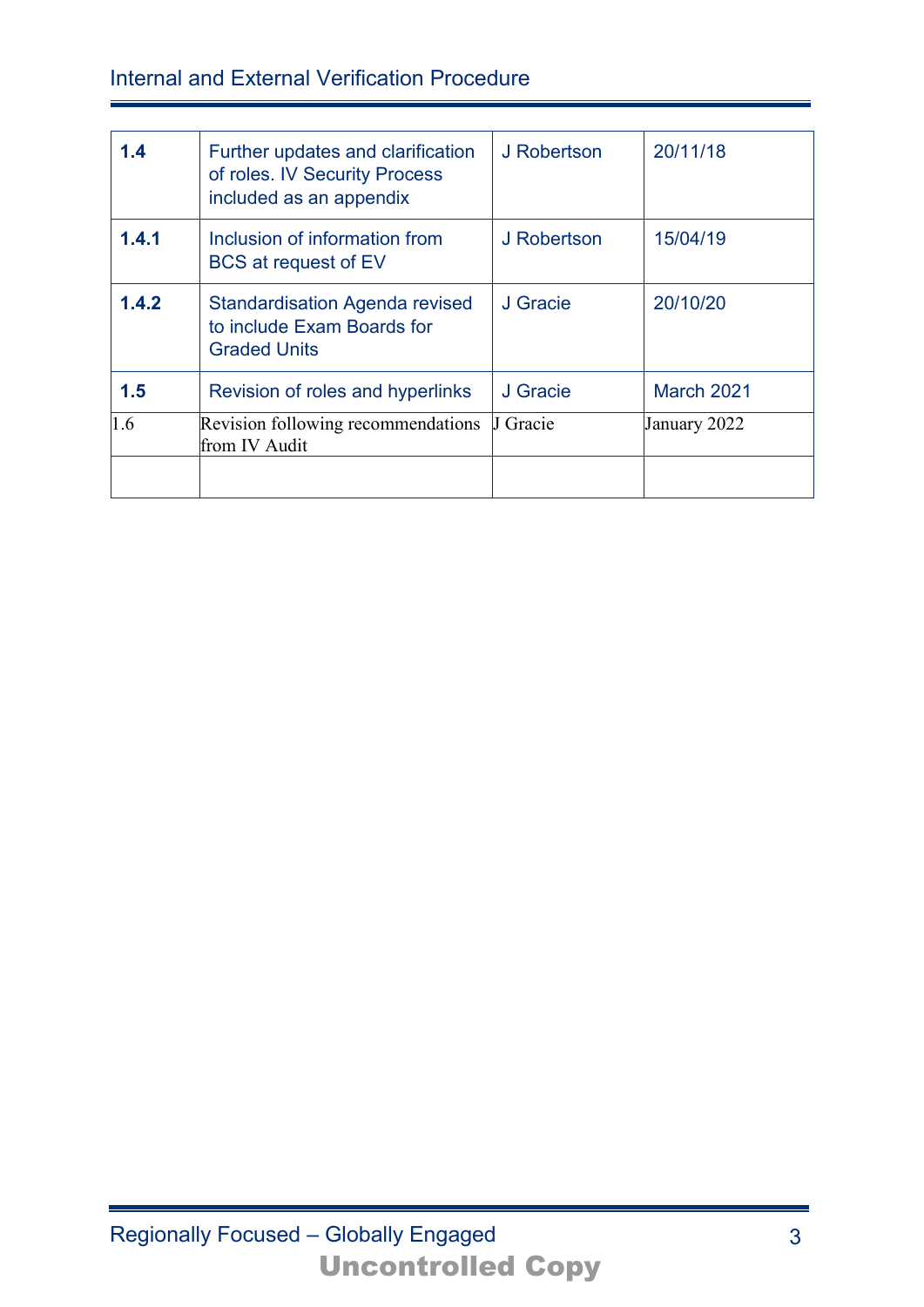## **Internal and External Verification Procedure**

### **1. Purpose**

Internal Verification is designed to ensure that staff within the centre are making consistent and accurate assessment decisions in accordance with the assessment criteria set by External Awarding Bodies.

### **2. Scope**

This procedure is to be implemented at all Borders College campuses, work-based sites, and other locations where assessments may take place.

### **3. References**

- Borders College Internal and External Verification Policy
- Borders College Quality Enhancement Handbook
- Borders College Assessment Policy
- Borders College Malpractice Policy
- Borders College Assessment Arrangements Policy & Procedures
- Borders College Approval Procedure
- Borders College IV Security Process

## **4. Definitions**

SQA definitions of terminology used in this procedure are contained in **Appendix 1**.

### **5. Internal Verification Procedure**

- **5.1** The College must be able to demonstrate that it has an effective procedure in place to ensure that all assessments are well-designed, consistent, and accurate and meet national standards. To achieve effective standardisation across all programmes of study it is essential that all members of staff are committed to the quality system at all stages, from course approval to Awarding Body certification.
- **5.2** Assessors must be occupationally competent in assessment and quality procedures before they are appointed as an Internal Verifier.
- **5.3** In cases where there is only one Assessor in any specialist subject, verification arrangements may need to be made with an External Agency. It is the responsibility of the Assistant Principal (AP) to ensure a formalised agreement or contract with an external party is implemented. Internal Verifiers and Assessors may be required to carry out verification and/or assessment within the College and/or out with the College environment.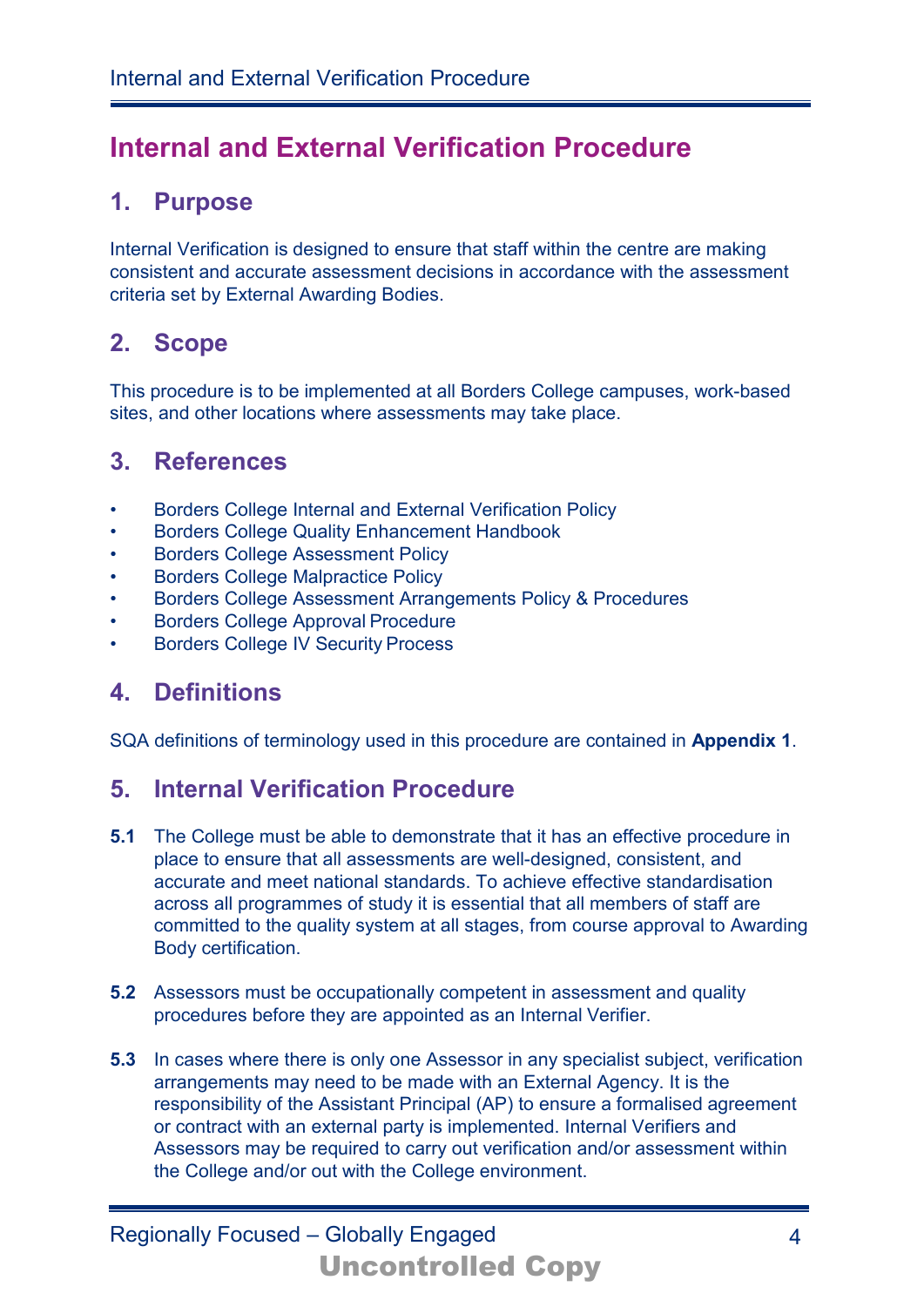#### **5.4** Appendices contain the following information:

**Appendix 1** – glossary of definitions **Appendix 2** – flowchart of the Pre-delivery Process **Appendix 3** – electronic storage of assessments and documentation **Appendix 4** – flowchart of the Sampling Process **Appendix 5** – criterion for Not Accepted decision or Sanction **Appendix 6** – Standardisation Activities **Appendix 7** – links to Internal Verification documents **Appendix 8** – roles of staff involved in the IV/EV process **Appendix 9** – IV security process

**NOTE:** Where CLMs are identified in these procedures, this also applies to the DEBI Manager.

#### **Pre-Delivery (Appendix 2, Pre-delivery Flowchart)**

- **5.5** Curriculum Learner Managers (CLMs) allocate appropriate occupationally competent Internal Verifiers (IVs) to internally verify units. This information should be recorded on the Course Structure ProSolution application. The IV Sampling Plan (**IV13**) should reflect the exact same information and be accurately maintained by the CLM on an ongoing basis. Where a unit is delivered in more than one portfolio area, the CLMs will agree how this will be managed. It is important that CLMs liaise with the Quality Assurance Co-Ordinator (QAC) to ensure that all assessments held in the shared portfolio area are still current for delivery. The IV Sampling Plan should reflect this.
- **5.6** The CLM holds a Standardisation/Cognate Group meeting at the start of each teaching block (August and January of each academic year) with their IVs and Assessors. This should focus on pre-delivery and population of the **IV13**.

An Assessment Schedule for each course must be created and updated to reflect timetables. Information on the assessor and IV should also be included on the assessment schedule. This should be stored in the shared portfolio area. (**Appendix 3** – IV folder for electronic materials.)

A cross-college IV Sampling Plan must also be completed for all Core Skills units.

- **5.7** The Assessor sends a Notification of Delivery form (NOD) (**IV1**) to IVs for subjects they are delivering. The Assessor is required to:
	- identify the current assessment they hold, or
	- request the assessment, or
	- provide a new/amended assessment to be internally verified.
- **5.8** IVs check against the **IV13** to ensure the most recent assessment is being used or will internally verify new/amended assessments. The IV updates the NOD

Regionally Focused – Globally Engaged Uncontrolled Copy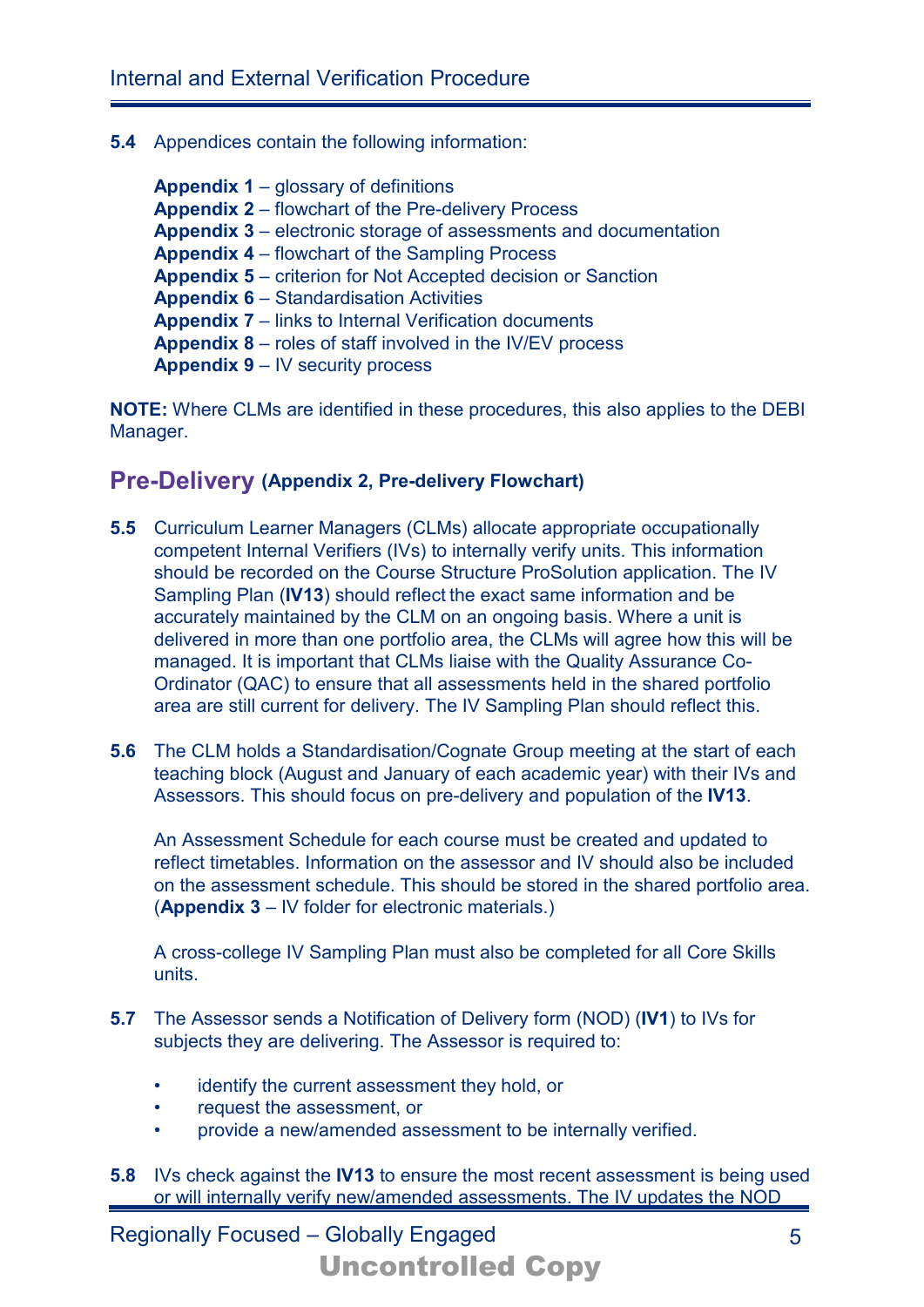and issues completed NOD and internally verified assessments as requested to the Assessor. The IV updates the **IV13** and saves new/amended assessments in the shared portfolio area. Delivery commences.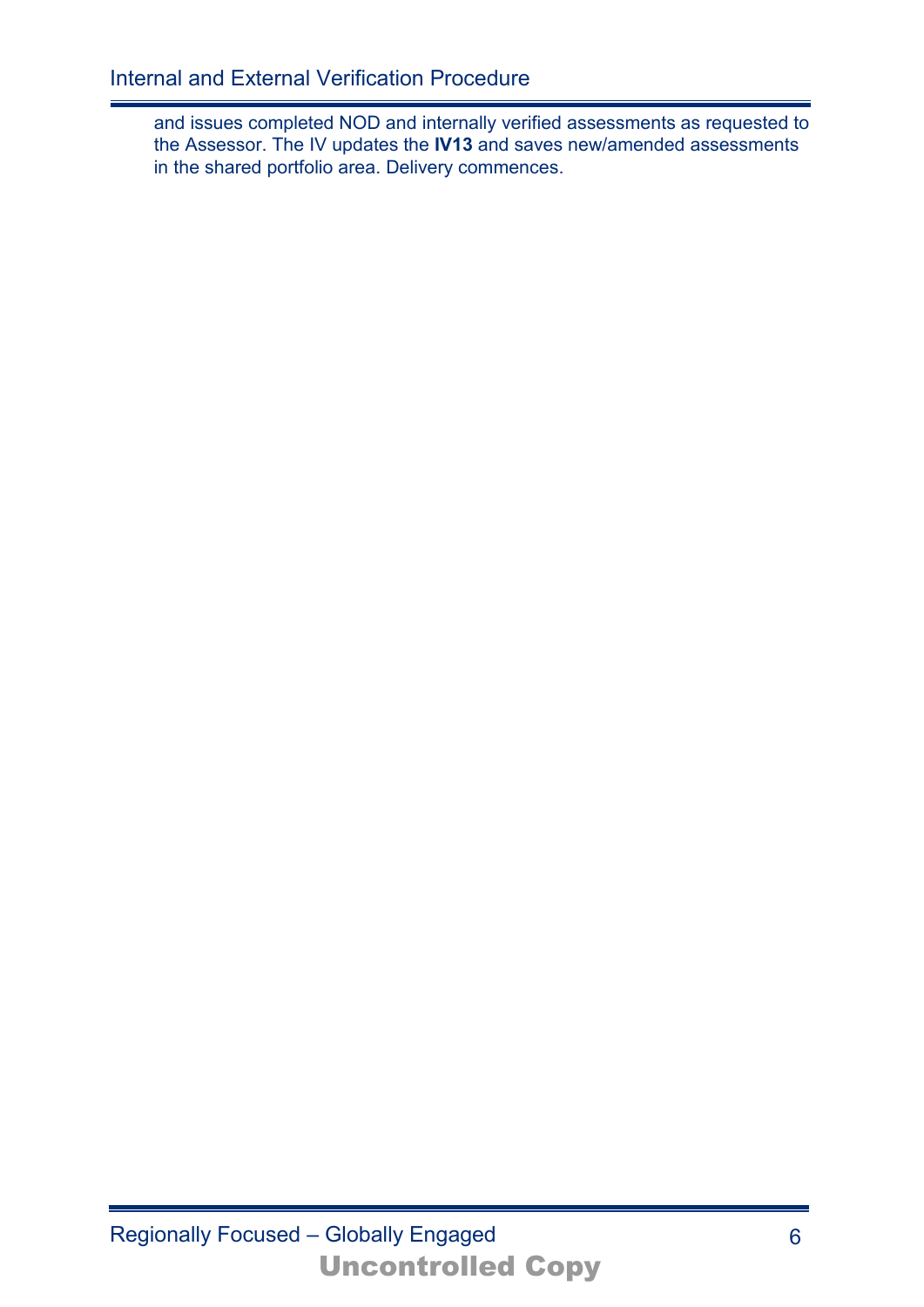**5.9** Awarding Bodies may provide exemplar materials to support delivery. In these cases, Internal Verification should be carried out by the College to check accuracy and adequacy of such materials using the IV Feedback Form for New or Amended Assessments (**IV2**).

Any materials developed by College staff require Internal Verification and it is recommended that materials are submitted for Prior Verification to the Awarding Body. Staff seeking this approval must do so through the QAC.

#### **Sampling (Appendix 4, Internal Verification Sampling Flowchart)**

- **5.10** The level of sampling used in the Internal Verification process must be comprehensive enough to ensure assessment decisions are fair, equitable, reliable, and consistent. Each unit is primarily subject to a 3-year sampling cycle; however, the sampling must also be carried out in response to the following factors:
	- the unit is being delivered for the first time
	- the unit has undergone major revision
	- the Assessor is new to assessing
	- the Assessor is delivering a unit for the first time
	- the unit is an HN graded unit
	- an EV visit is scheduled for the unit
	- the unit was previously subject to sanctions by the Awarding Body
	- sanctions identified through Internal Verification in the previous year.
- **5.11** The IV must check Assessment Schedules prior to issuing a Sampling Request Form (**IV4**). Unless otherwise stated, the sample should be 10% of the group or 3 candidates, whatever is the highest.

On receipt of the **IV4**, it is the Assessor's responsibility to provide the following materials for verification within the agreed timescale and prior to the date given as a deadline for verification activities:

- **Unit Specification**
- instruments of assessments
- completed Assessor marked assessments to date
- Candidate feedback forms
- marking guidelines/exemplar answers.
- **5.12** Where the Assessor has not provided materials requested for Internal Verification within the agreed timescale, the IV will, in the first instance, make contact with the Assessor to ascertain the reason. The CLM must be kept informed.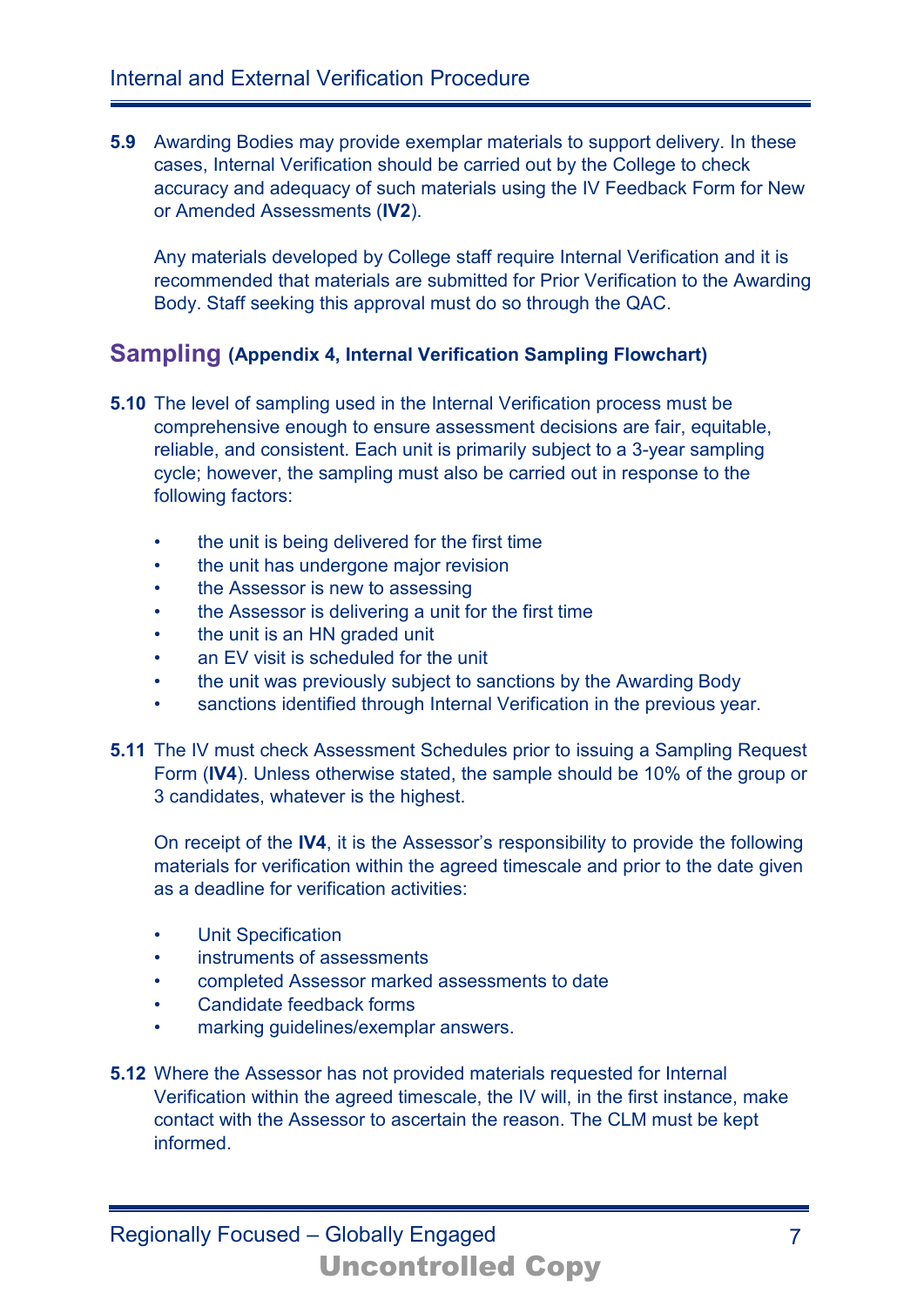In certain circumstances it may be required to agree a new submission date. If a new submission date is agreed the CLM must be informed and the **IV13** and Assessment Schedule updated.

If the materials are not received by the revised date, and no reasonable reason is provided by the Assessor, then the IV, in consultation with the CLM, must complete the Internal Verification – Sampling Feedback Form (**IV5**) and place a 'Not Accepted' (Hold) decision on the unit. A copy must be sent to all staff on the circulation list on the form.

The 'Not Accepted' decision will be monitored on a weekly basis by the CLM until such times as the materials have been successfully internally verified and the 'Not Accepted' decision lifted.

- **5.13** Following verification of materials, the IV will complete the IV Sampling Feedback Form (**IV5**), including feedback on any areas of good practice and any areas for improvement. If the IV is satisfied that the required competencies have been met, an 'Accepted' decision is indicated. The IV saves the completed **IV5** on the shared portfolio area and sends a copy to the Assessor. The IV updates the **IV13** with the sample outcome.
- **5.14** Should the IV find inconsistencies in the assessment process a 'Not Accepted' decision should be indicated on the **IV5** including clear feedback provided on areas for improvement. A date should be agreed with the Assessor for resubmission.

Criteria for placing an internal 'Not Accepted' or an internal 'Sanction' on qualifications are detailed in **Appendix 5**.

- **5.15** If no agreement can be reached or difficulties are not resolved, this must be indicated on the **IV5** and referred to the CLM. A meeting is then arranged with the Assessor, IV and CLM to agree appropriate action.
- **5.16** When agreement is reached between the IV and Assessor and the appropriate action taken to resolve a 'Not Accepted' decision, the materials are subject to further verification and the **IV5** must indicate this with the words 'Not Accepted Lifted'. The IV saves a copy of this on the shared portfolio area and sends a copy to the Assessor and CLM. The IV updates **IV13** to indicate that sampling has taken place and the sample outcome.
- **5.17** The CLM is responsible for Internal Verification activity within their assigned area of responsibility.

**NOTE:** Assessors and IVs must ensure the secure transportation of assessment materials within the College and/or out with the College environment in accordance with General Data Protection Requirements.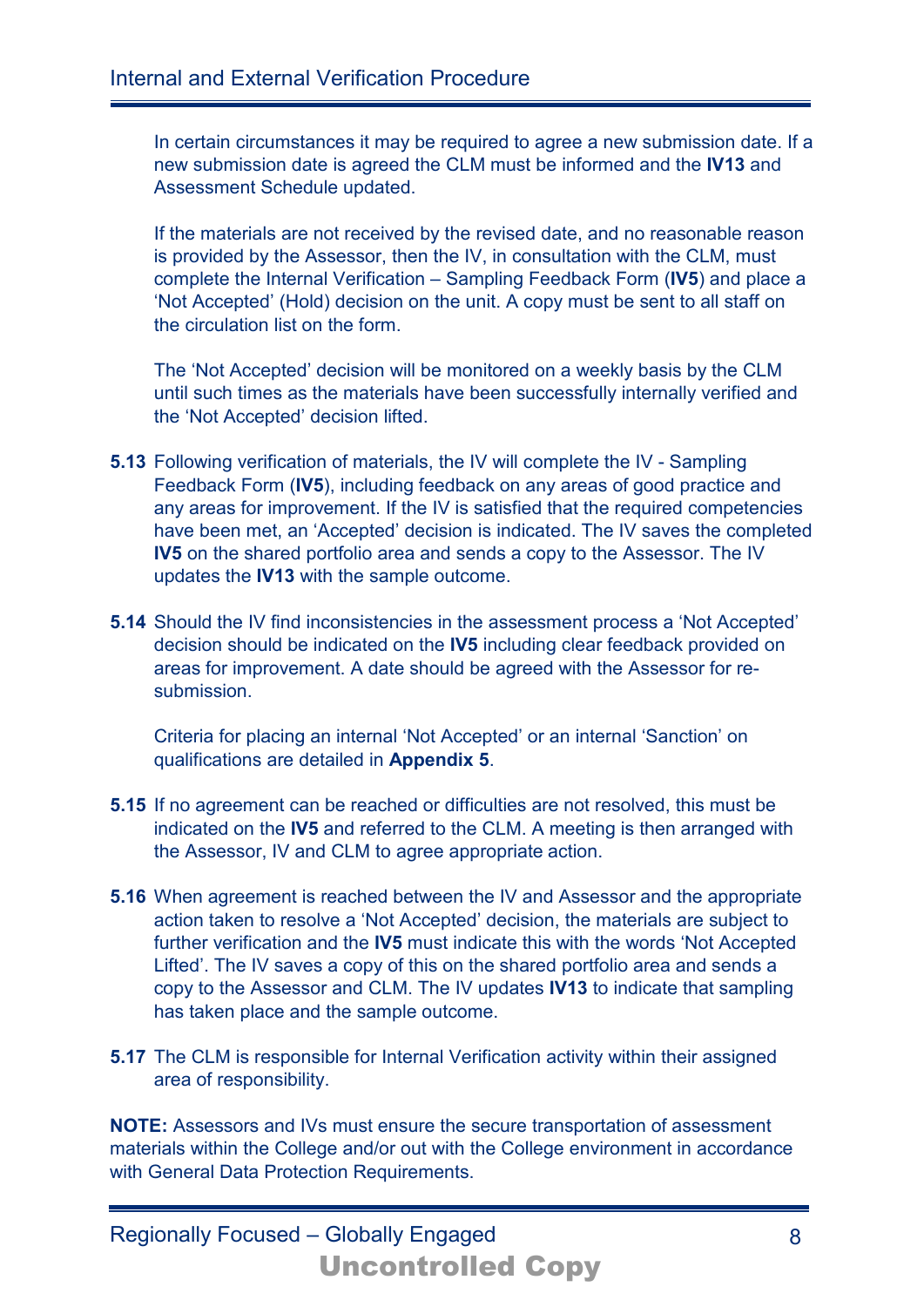### **Standardisation Activities** (as described in **Appendix 6**)

5.19 The CLM will Chair Standardisation/Cognate Group meetings and circulate actions. The meetings will take place in August and January of each academic session and will include all relevant Assessors and IVs.

Standard Agenda for Standardisation/Cognate Group meetings:

- 1 Minutes of previous meeting
- 2 Matters arising
- 3 Feedback from External Verification and/or Internal Audit and resultant actions, development points and recommendations
- 4 Update on changes to Group Awards and units on the Course Structure ProSolution application and impact on Assessor and IV allocation on IV13.
- 5 Confirm course Assessment Schedules with Assessor and IV allocations.
- 6 Feedback from IV on sampling and standardisation activities
- 7 Standardisation activity (if appropriate)
- 8 Exam Board (graded units) activity to be confirmed for academic session.
- 9 Achievement Board (Group Awards and individual unit) activity to be confirmed for academic session.
- 10 Assessment issues, including, instruments of assessment, assessment environment, sampling of assessments
- 11 Sufficiency of facilities, equipment and learning materials and assessment and internal verification document security
- 12 Security of Assessments and Internal Verifier documentation
- 13 Student Appeals
- 14 Any Issues relating to:
	- **Sustainability**
	- Health & Safety
	- Equalities and Diversity
	- GDPR
- 15 Any other business
- 16 Date of next meeting

### **6. Registers**

It is the Assessor's responsibility to update their assessment registers. On campus activity relating to the completion of assessment registers by assessors requires a high level of accuracy and checks against the Course Structure ProSolution application is advised. Remote and online completion of assessment register also requires a high degree of accuracy and staff are advised to agree screen sharing with the Course Tutor or CLM. Any inaccurate entries may be considered under the Malpractice Policy and all near misses will be recorded by the MIS team and reported to the Head of MIS..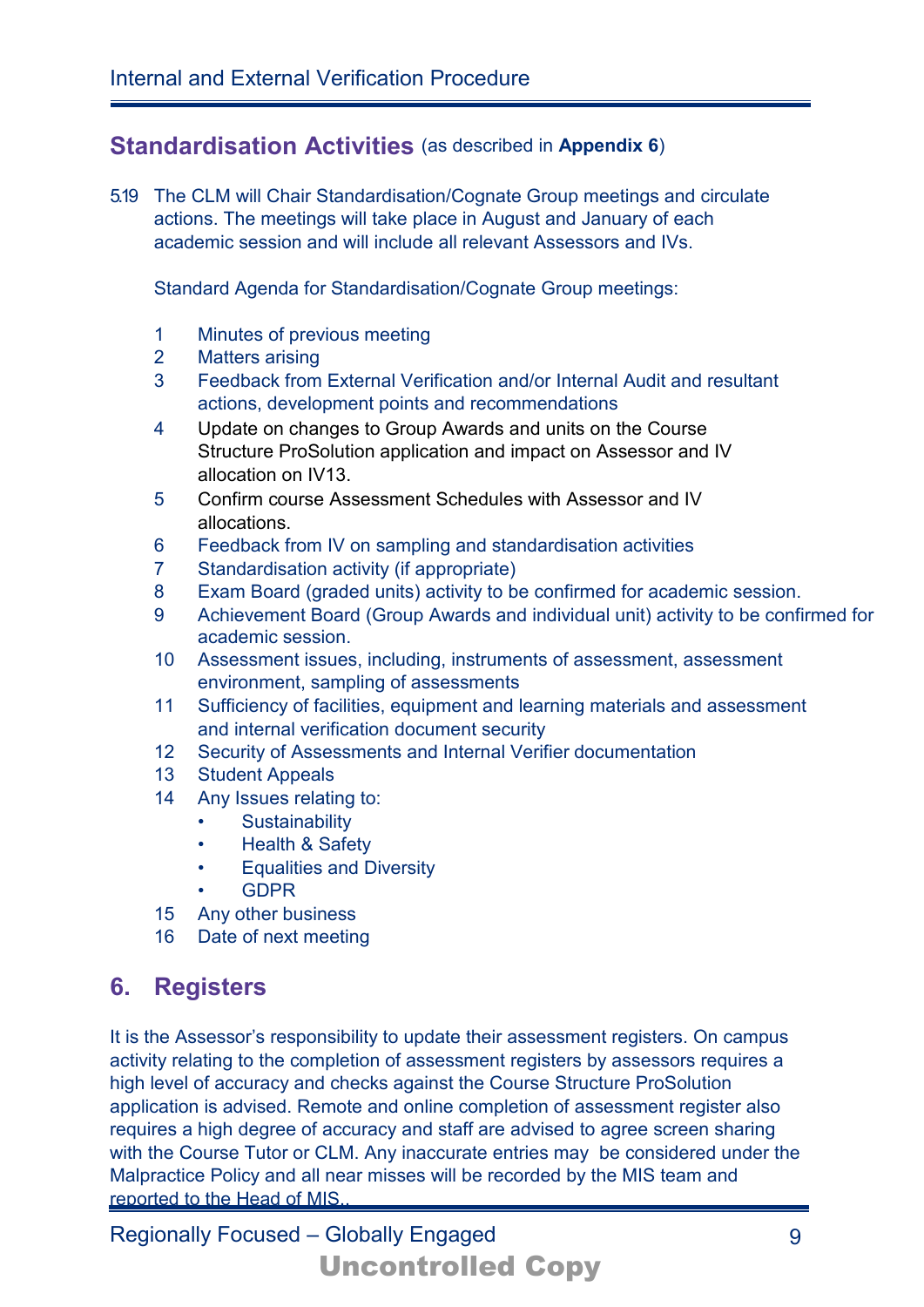The MIS team update assessment registers on an ongoing basis and generate reports for SLT. Unit Deferral forms should be completed in agreement with the CLM and used only in exceptional circumstances for extending the completion of a register.

## **7. Internal Audit (IV11)**

The audit team will carry out sampling of assessment material throughout the year. The audits will cover specialist subject areas and assessment registers and will be conducted annually unless circumstances require additional audits.

The Internal Verification audit's scope is detailed in **IV11**.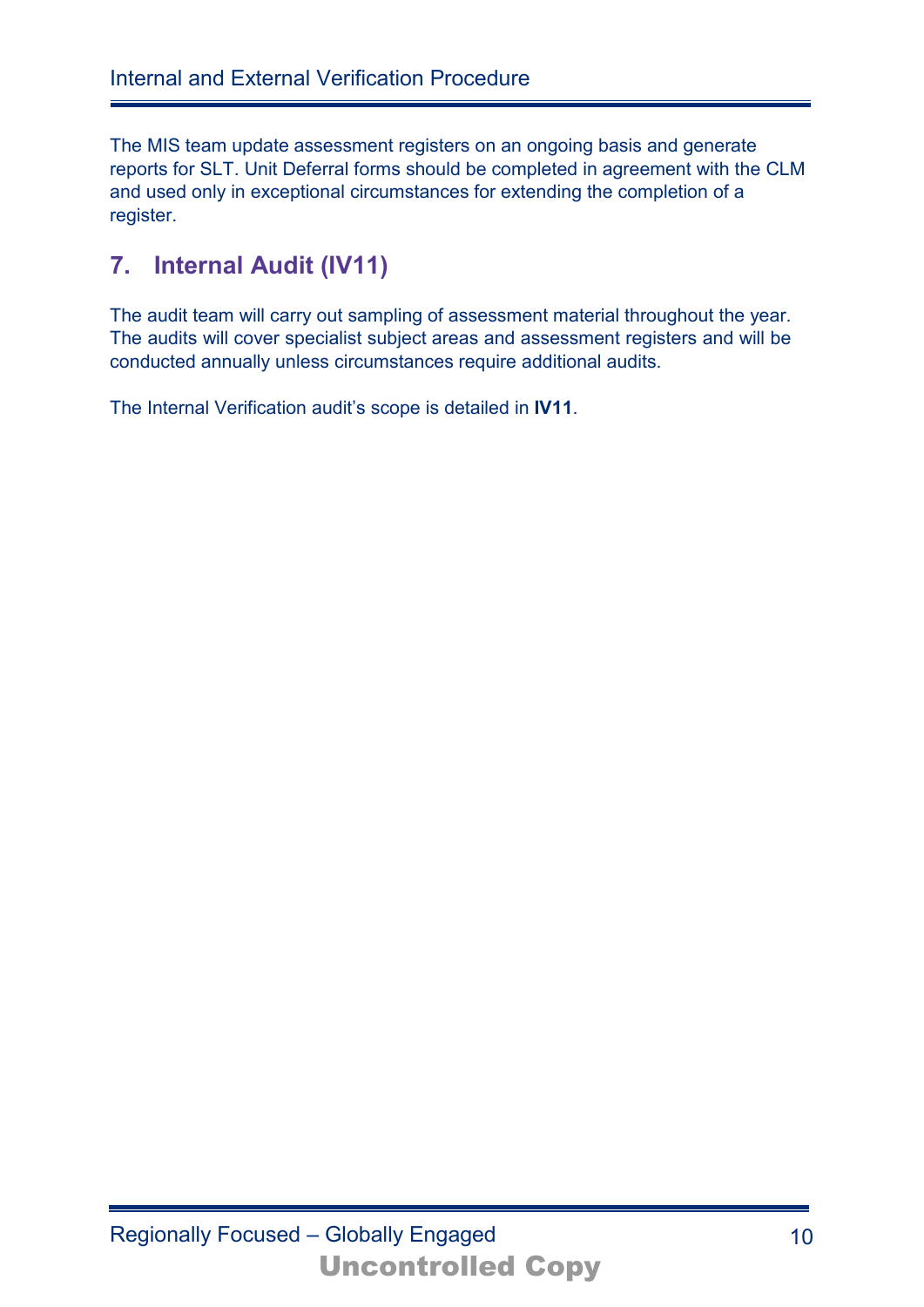### **8. Security of Assessments and Associated Documentation to Support the IV Process**

Misuse or breach of the IV process will be considered under the College's Malpractice Policy.

### **9. External Verification and Systems Verification**

Each Awarding Body has their own External Verification system. For further details of their requirements refer to the Quality section of the College Intranet or contact the QAC.

#### **9.1 External Verification Visits**

If EV activity is requested, this is managed by the CLM.

#### Prior to External Verification

- a) The EV will request a timeframe for a visit or an EV event which will be confirmed to the QAC.
- b) The date of the visit or event will be agreed by the CLM after discussion with affected staff and notified to the QAC.
- c) This date will be confirmed to the Awarding Body/External or Qualification Verifier by the QAC.
- d) An External Verification Visit Plan is received from the EV. The QAC will inform the CLM who will co-ordinate with their team.
- e) Prior to the visit or event, the Lead IV will arrange the gathering of materials relating to the units/awards in the Verification Group in line with the requested sample.

#### **During External Verification Activity**

f) The CLM will lead the co-ordination of the visit or event, and ensure that Lead IV, IVs, Assessors and Candidates are available for any points of clarification. Access to electronically held data will be made available to the EV during a visit or event.

#### **After External Verification Activity**

g) The QAC will forward a copy of any external feedback to the AP and CLM for distribution to relevant staff, retaining the original in the College's central file. Where an External 'Not Accepted' is placed on results and certification, the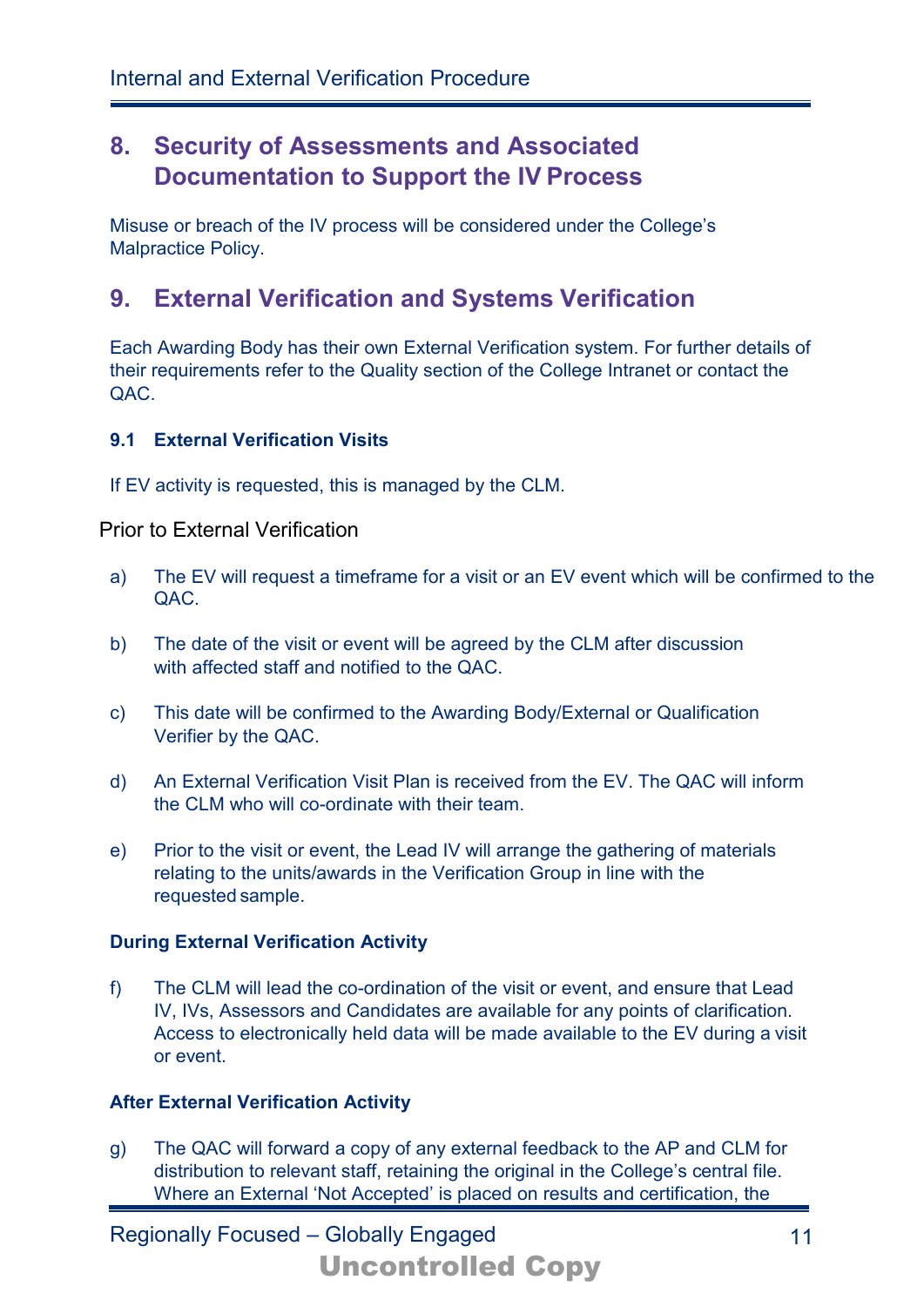QAC will inform the Assistant Principal Quality and Development and the Head of MIS.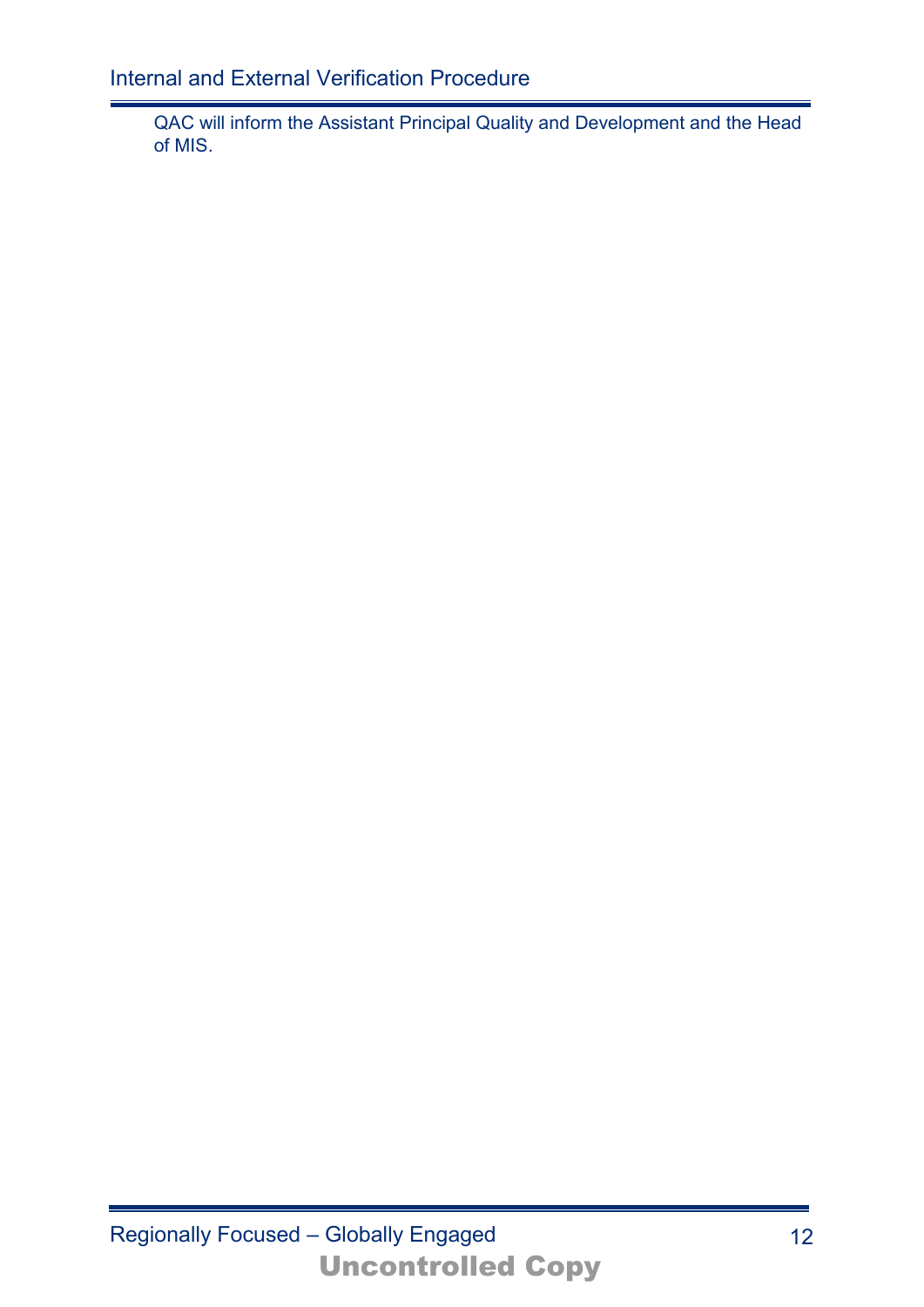- h) The AP has overall responsibility for organising any materials or information required to lift any 'Not Accepted' sanctions put on results/certification and will send these to the QAC who will forward these to the Awarding Body.
- i) In the Event of a 'Not Accepted' being lifted, the QAC will send a copy of the revised report to the VP, AP, CLM and will also notify Head of MIS. The CLM will address any issues arising at the next Standardisation/Cognate Group meeting.

#### **9.2 Central Verification – Postal/Visit**

Where the College has been selected for Central Verification the Awarding Body will require the Candidates' marked assessed work to be submitted to them for verification.

- a) The Awarding Body will notify the QAC of the date of pick-up of the material.
- b) The QAC will notify the CLM of the date and agree a date for submission.
- c) The Lead IV will collate the assessed material and records of Internal Verification and provide them to the QAC within the agreed Awarding Body timeframe.

#### **After Central/Postal External Verification:**

- d) The QAC will forward a copy of any external feedback to the appropriate AP and CLM for distribution to relevant staff, retaining the original in the College's central file. Where an External 'Not Accepted' is placed on results and certification, the QAC will also inform the VP, AP, CLM and Head of MIS.
- e) The AP has responsibility for organising any materials or information required to lift any 'Not Accepted' sanctions put on results/certification. This is to be sent to the QAC who will forward it to the Awarding Body.
- f) The QAC will forward a copy of all subsequent Awarding Body correspondence to the AP, CLM and Lead IV.
- g) In the event of a 'Not Accepted' being lifted, the QAC will send a copy of the revised report to the VP, AP, CLM and notify the Head of MIS. The CLM will address any issues arising at the next Standardisation/Cognate Group meeting.

#### **9.3 Monitoring External Verification Action Points**

The QAC will ensure that all External Verification reports are distributed to the AP and CLM.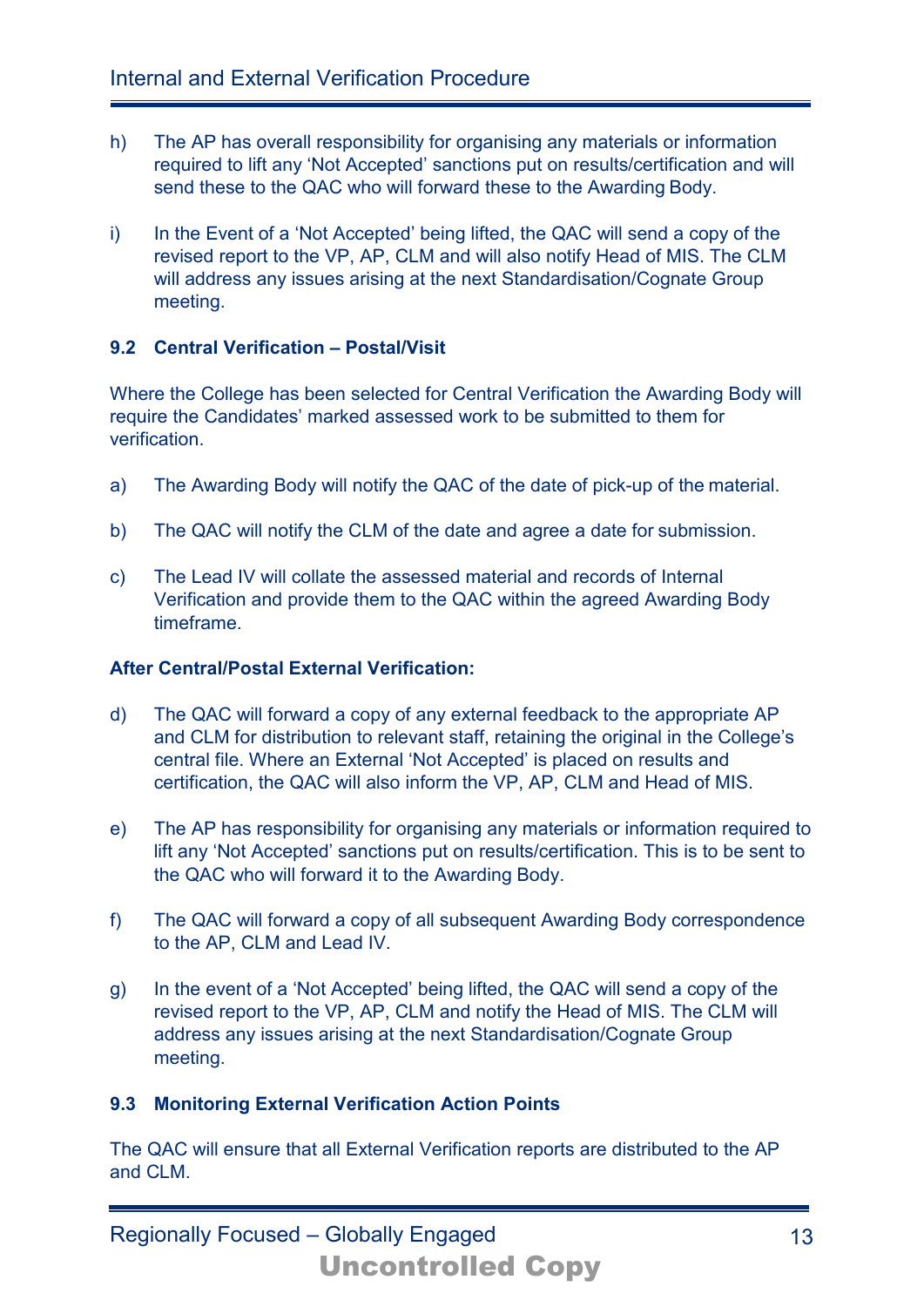Where a report contains Action Points these should be addressed by the CLM and the QAC kept informed of progress. All Actions Points should be achieved by the required date to ensure that this does not impact on the risk profile of the College.

The QAC will report monthly to the Senior Leadership Team on progress made with Action Points from all External Verification activity and will monitor progress until actions are addressed.

#### **9.4 Systems Verification**

In addition to External Verification, Awarding Bodies will check the College's compliance with their Quality Assurance Systems criteria.

This involves the examination of the policies, procedures and management of the qualifications delivered on behalf of the Awarding Body. Typically, Systems Verification will involve a visit to the College by an Auditor appointed by the Awarding Body.

Where the College is found to be non-compliant with criteria an Action Plan will be required to address the discrepancy. If this is not achieved within the timescale the risk level of the College will be heightened by the Awarding Body with the ultimate sanction being the removal of the College's ability to deliver their qualifications.

#### **9.5 Qualifications Regulators**

Qualifications delivered by Borders College are overseen by regulators. In Scotland it is the responsibility of **SQA Accreditation**, for English qualifications it is **Ofqual**. Both these organisations have a statutory responsibility for the quality and standards of qualifications. The College will comply and co-operate with audits undertaken in pursuit of their statutory duties.

### **10. Retention of Assessment and Verification Evidence and Record Keeping**

The College will retain Internal Verification records for 3 years following the date of certification. For retention of Candidates' assessment evidence, refer to relevant Awarding Body guidelines.

### **11. Assessor Appeals**

Grounds for Appeal are when the Assessor disagrees with the IV's decision.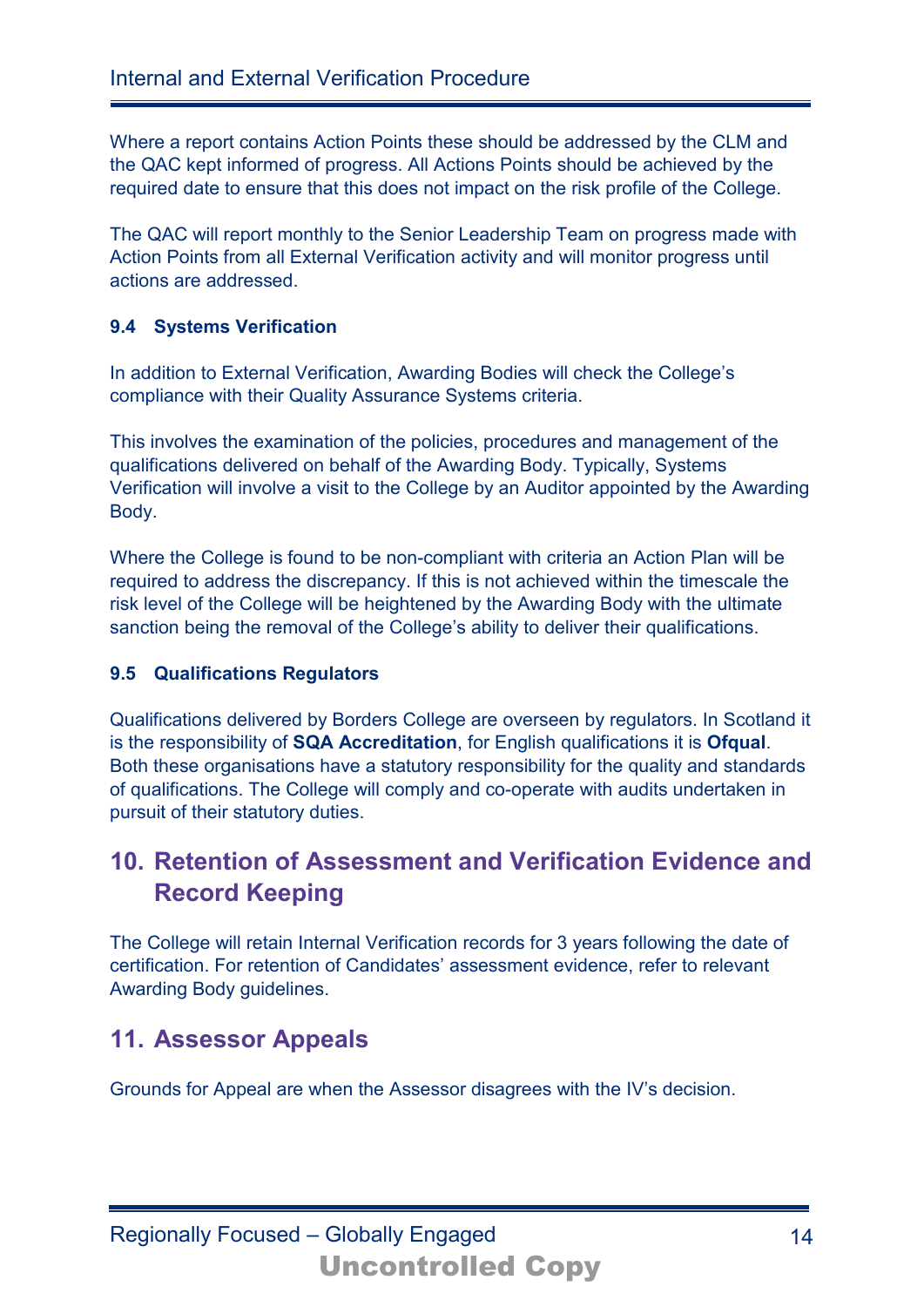## **Stages of Appeal**

#### *Stage 1*

If an Assessor disagrees with the IV's decision on any aspect of Internal Verification, they should contact the IV to try to resolve the position. An informal discussion should take place between the IV and the Assessor. If there is no agreement, go to Stage 2.

#### *Stage 2*

If the Assessor remains dissatisfied with the IV's decision they should, within 5 working days of receiving **IV5**, submit a written appeal to the IV.

The IV concerned must reply to the Assessor in writing within 5 working days of receiving such an appeal.

A copy of the Assessor's appeal and the IV's reply must immediately be given to the CLM.

#### *Stage 3*

If the Assessor wishes to further pursue the appeal, they should contact the AP.

The AP will consider the appeal and reply in writing within 5 working days. This is the final stage of the appeals process.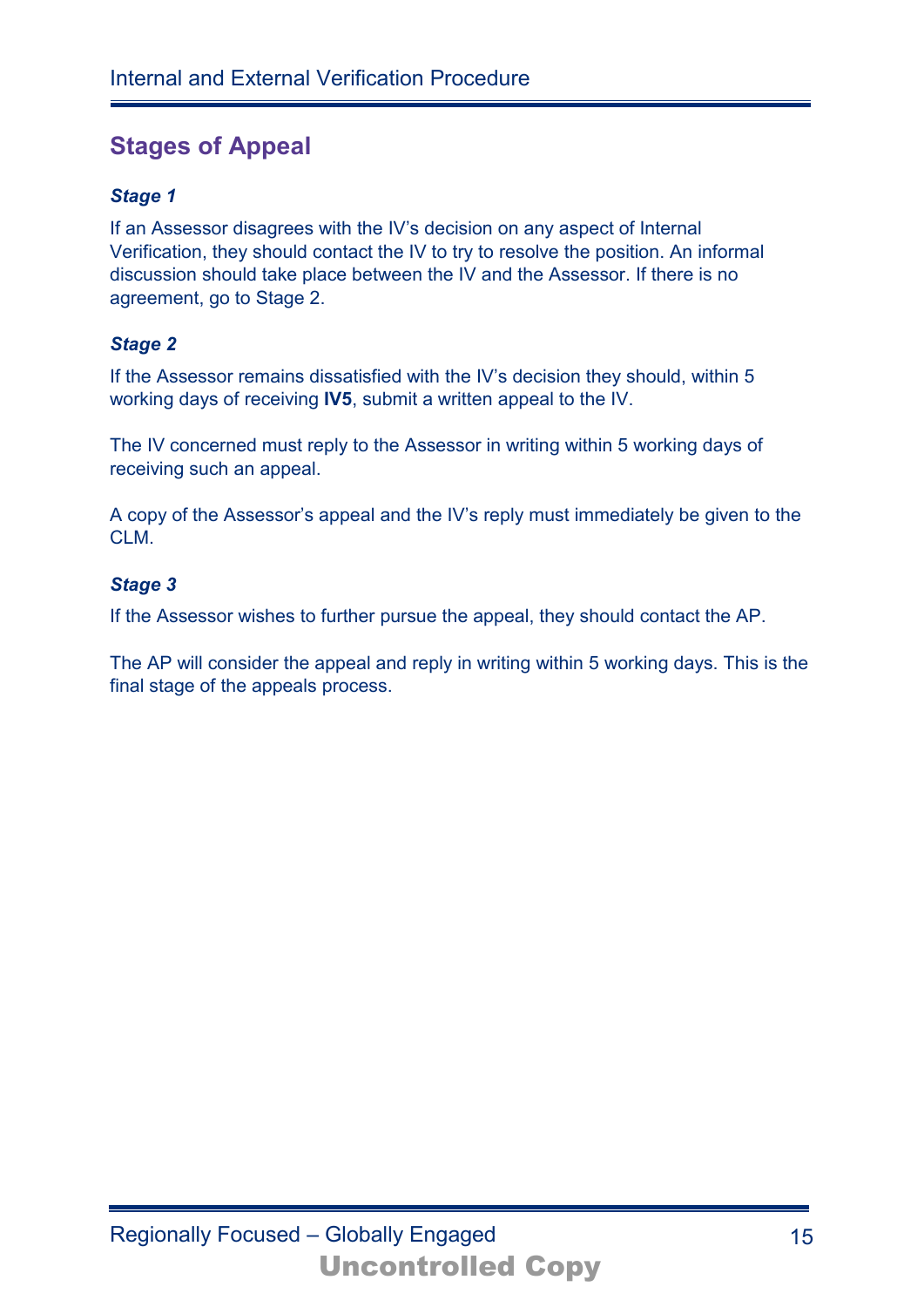## **Glossary of Definitions**

| 1 | <b>Internal Verification</b>                | The process adopted to ensure that consistent and<br>accurate standards are being applied uniformly and<br>maintained in the assessment of work based SVQs and<br>NVQs.                                                                                              |
|---|---------------------------------------------|----------------------------------------------------------------------------------------------------------------------------------------------------------------------------------------------------------------------------------------------------------------------|
| 2 | Accepted                                    | The College's assessment approach and judgements are<br>fully in line with national standards.                                                                                                                                                                       |
| 3 | Accepted                                    | The College's assessment approach and judgements are<br>in line with national standards but there are suggested<br>recommendations to improve.                                                                                                                       |
| 4 | <b>Not Accepted</b>                         | There are significant issues with the internal assessment<br>approach and/or judgements. Required Actions are<br>specified which must be completed. Certification can only<br>take place once these are resolved.                                                    |
| 5 | <b>Verification Cannot</b><br>Proceed (VCP) | Insufficient or incorrect evidence have been<br>provided. Required Actions are specified which must be<br>completed before verification can proceed.                                                                                                                 |
| 6 | <b>Sanction</b>                             | A term used by an Awarding Body when an approved<br>centre's management and quality assurance systems do<br>not fully comply with the quality assurance criteria. There<br>are different levels of sanctions that can be imposed,<br>depending on issues identified. |

External Verifier reports from SQA (for HN, VQ and NC qualifications) will include a 'traffic light' rating for every criterion:

- **Green:** Sufficient evidence this means that the centre has provided evidence that fully meets the criterion (i.e., there are no Required Action points).
- **Amber:** Insufficient evidence this means the centre can provide some evidence in support of the criterion, but it is not sufficient (i.e., there are Required Action points).
- **Red:** Little or no evidence this means that evidence provided by the centre falls well short of meeting the criterion (i.e., Required Action points will be set).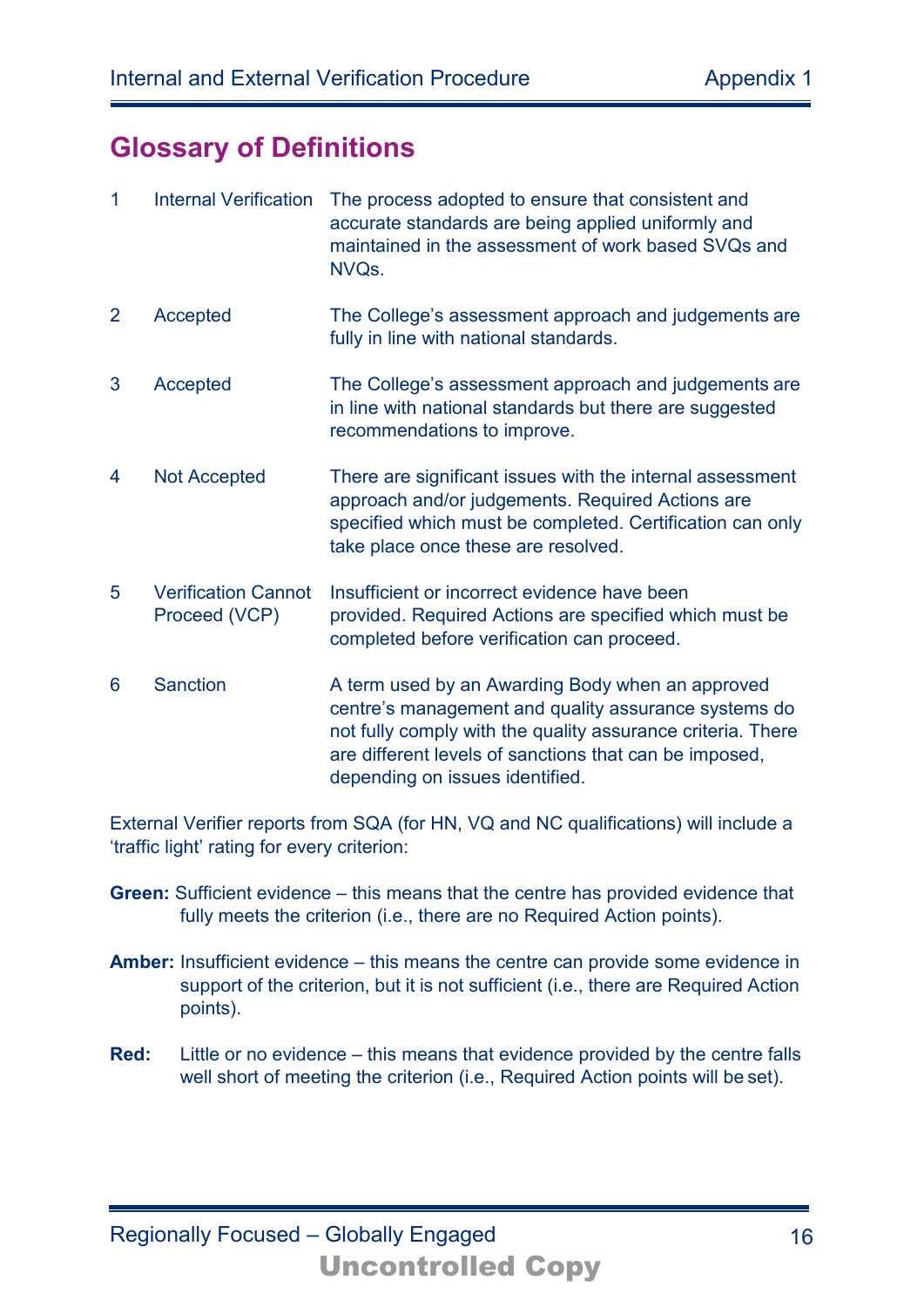## **Pre-delivery Procedures (Flow Chart)**

#### *When a Current Assessment When Assessment Pack Pack is to be used is new or amended*





- Instruments of Assessment
- Re-assessments (where appropriate)
- Marking Scheme (if applicable)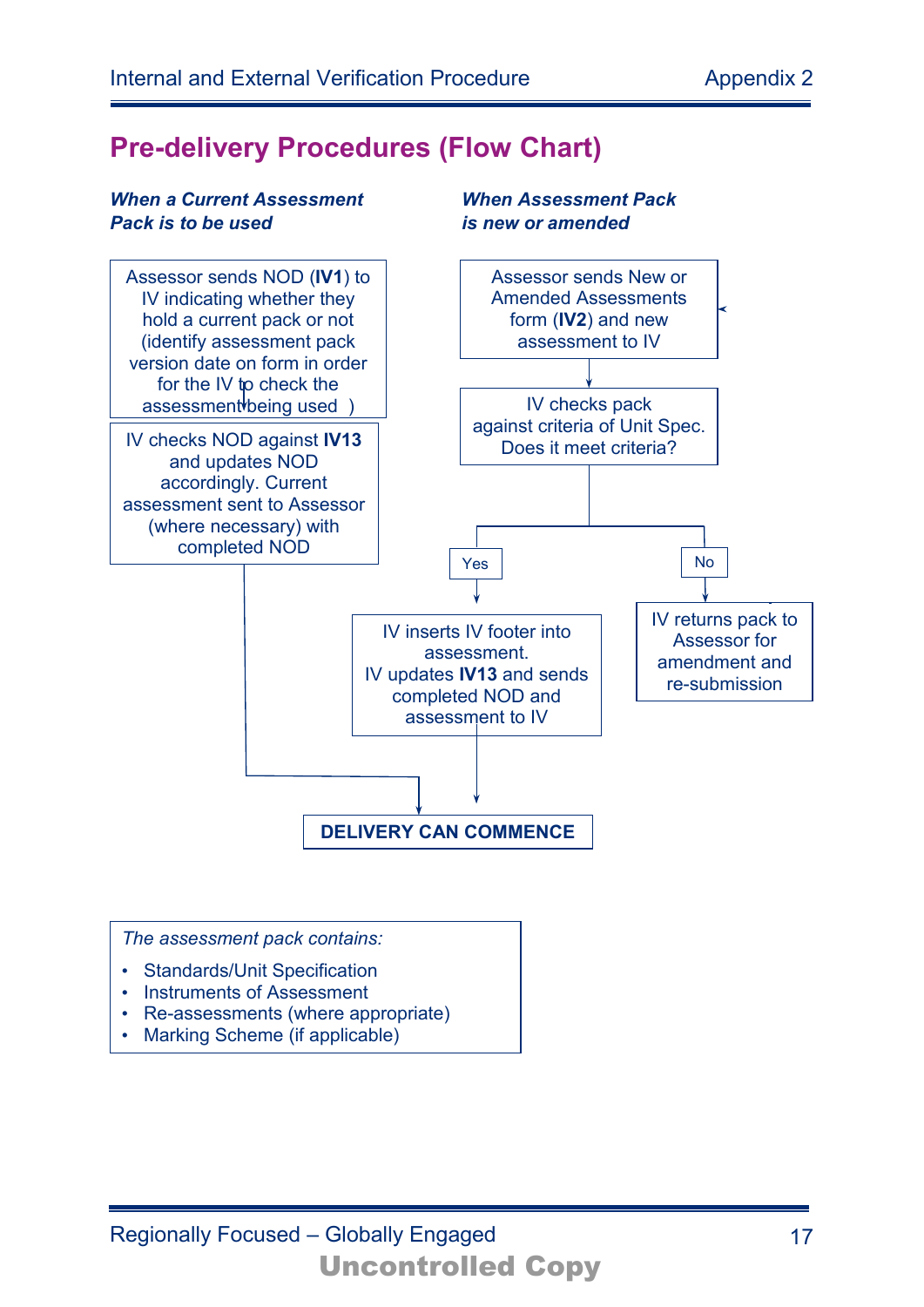# **IV Folder (Electronic)**

The central portfolio storage area, managed by the CLM, will include:

- Internally Verified master assessment packs
- **IV13**
- Assessment Schedules
- Copies of EV Reports
- Minutes of Standardisation/Cognate Group meetings from August and January of each academic session
- Detail of what platform used to assess the candidate e.g., VLE/Smart Assessor

The following documents should be stored centrally as per the requirements of the portfolio area:

- Copies of Notification of Delivery Forms (**IV1**)
- Internal Verification Feedback Forms for New or Amended Assessments (**IV2**)
- Internal Verification Checklist (**IV3**)
- Internal Verification Sampling Request Form (**IV4**)
- Internal Verification Sampling Feedback Form (**IV5**) (VQ DEBI **IV6**)
- VQ Final Verification on Completed Portfolio Form (VQ DEBI **IV7**)
- IV Record of Assessor Monitoring (VQ DEBI **IV8**)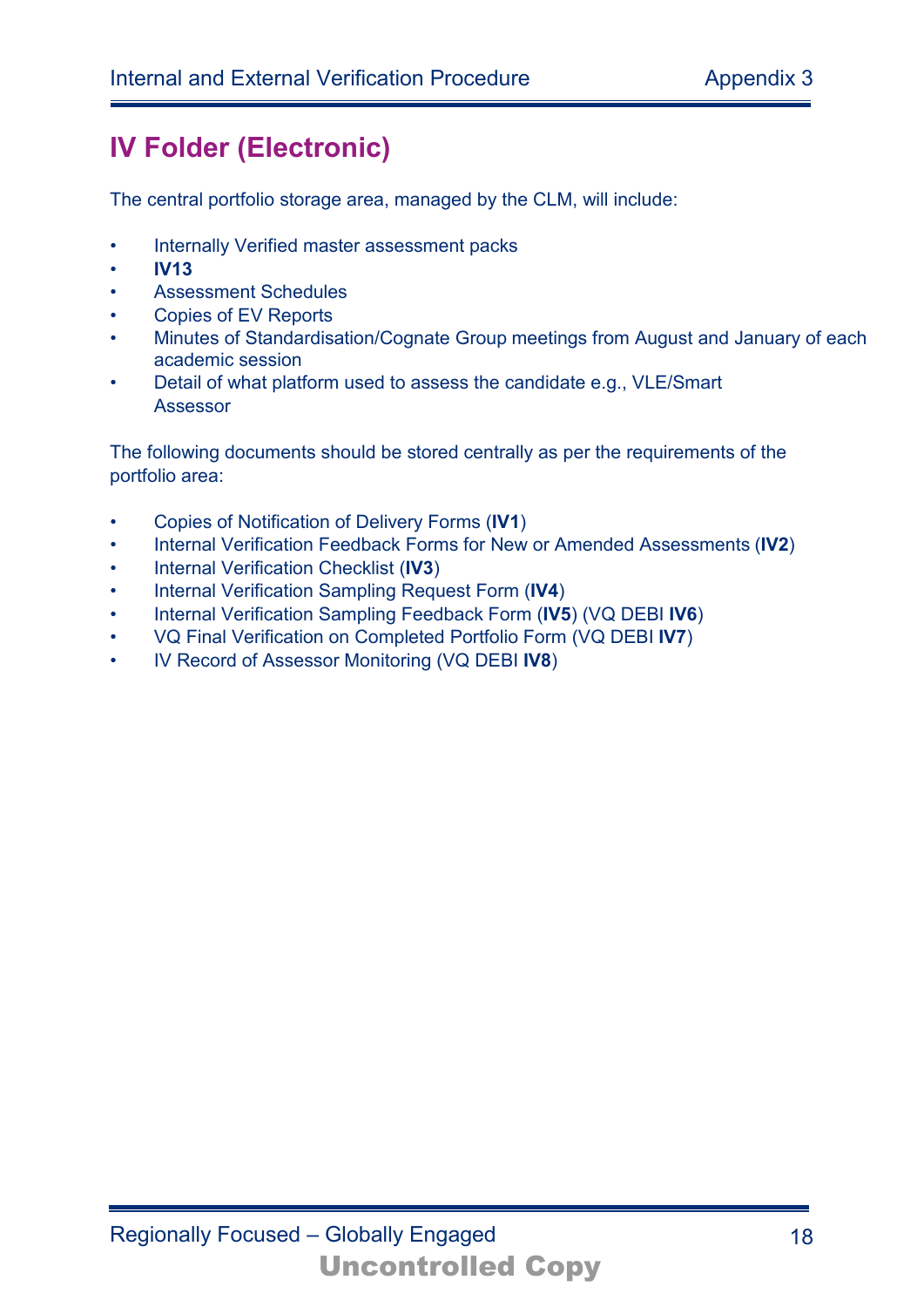## **Internal Verification Sampling Flowchart**

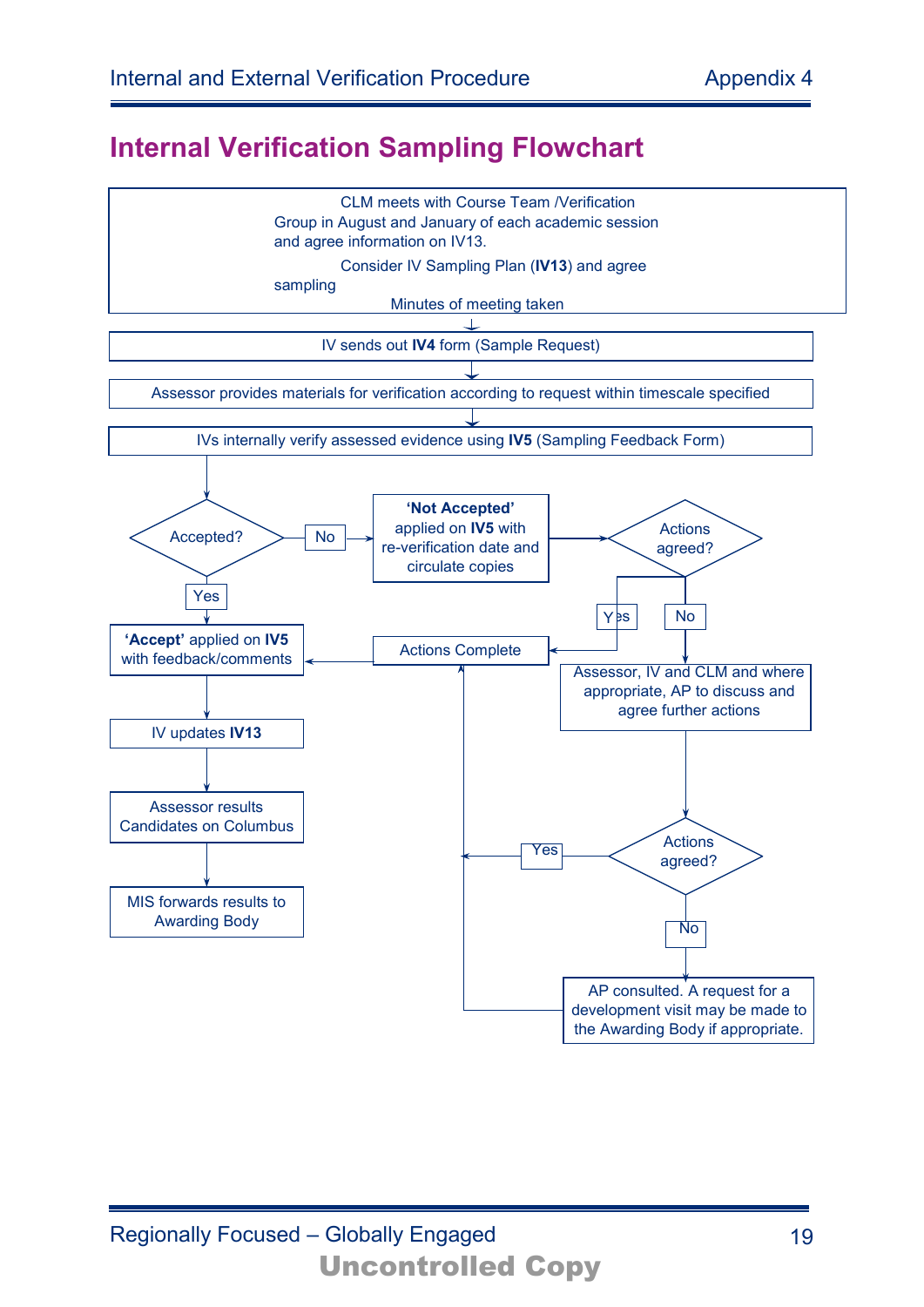## **Criteria for a 'Not Accepted' decision**

#### **Assessment instrument(s) not available**

The assessment instrument(s) and the assessment specification for Unit(s) were not available for scrutiny by the external verifier.

#### **Inappropriate assessment method(s)**

The Method(s) of assessment selected did not assess the relevant outcome(s) validly.

#### **Incorrect or inappropriate assessment specifications**

Either the assessment specification was not followed, or the range had not been covered or the Evidence requirements defined in the Unit were not correctly specified.

#### **No evidence or insufficient evidence of Candidate performance**

Sufficient Evidence of assessment of all Candidates for the relevant units was not supplied.

#### **Performance criteria not met**

The Evidence of Candidate performance failed to reach the level of performance defined in the performance criteria.

#### **Inappropriate judgement of Candidate performance**

The Assessors have incorrectly assessed the Evidence supplied to them by Candidates and have judged Candidate competent when the standard specified in the criterial has not been met.

#### **No record of Candidate achievement**

The centre has failed to keep records about the Candidate's performance.

#### **Internal Verification arrangements were not effective**

The centre has failed to:

- show that all assessment **methods**, designed for a particular Unit are comparable in terms of demands made on Candidates
- show that results are consistent between Assessors
- show that results are consistent across Candidates

Any of the above could be considered criteria that may result in issues being identified by the Awarding Body and could lead to 'Sanctions' being placed at varying levels.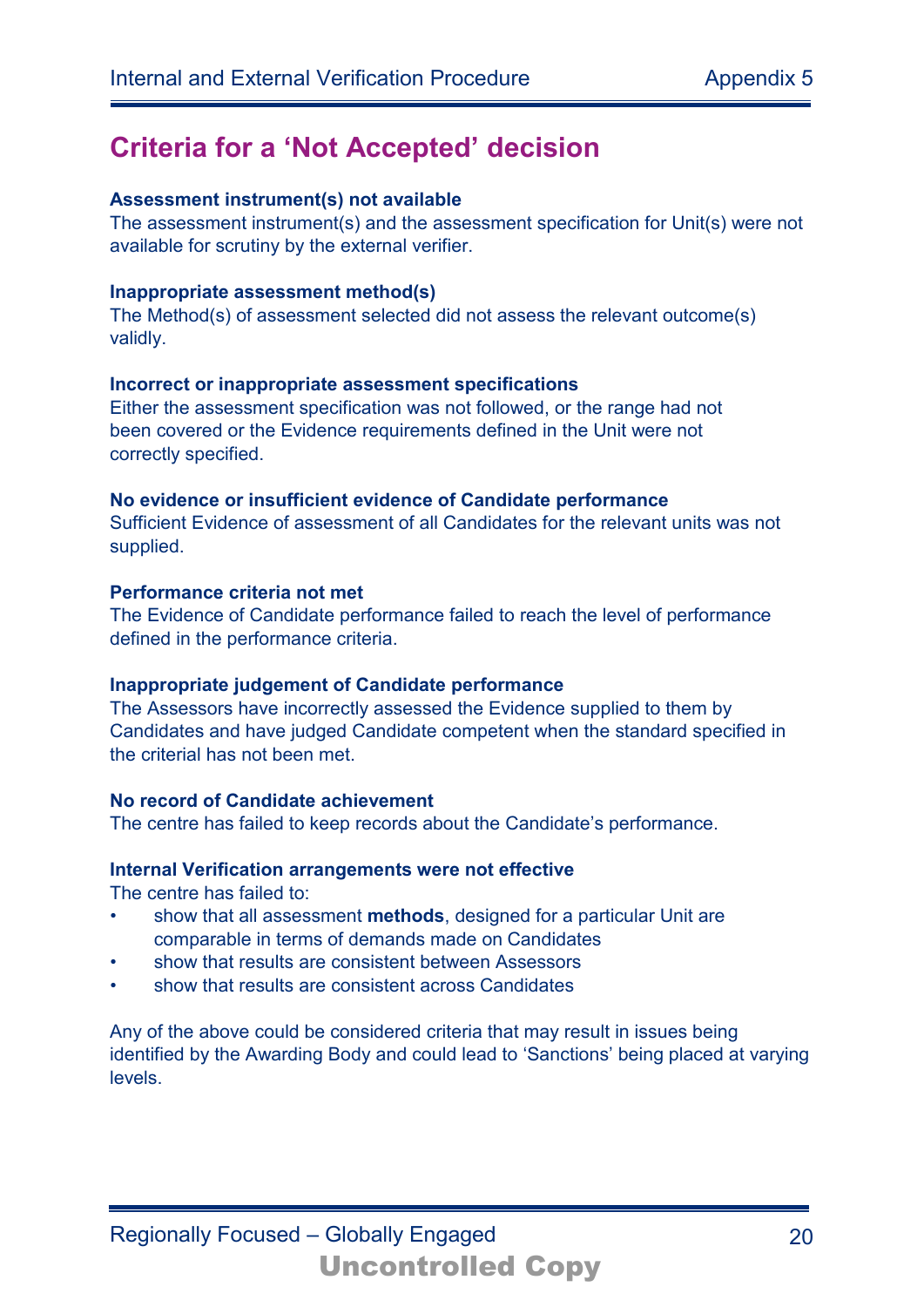## **Standardisation Activities**

Reliability is a measure of the accuracy and consistency of Assessors' judgements. Standardisation is an important part of ensuring the reliability of assessment decisions for all Candidates.

Standardisation exercises identify any discrepancies between Assessors in their judgement of Candidates' evidence and allow adjustments to be made to remedy these. This is particularly useful when several Assessors are delivering the same unit. As well as reducing subjectivity among Assessors, it helps to improve the consistency of their judgements and allows IVs to identify and disseminate good practice.

There are different ways of carrying out standardisation, and the IV should make sure that the method used is the most appropriate for the nature of the evidence.

The following examples are standardisation exercises that could be used and coordinated by the IV and CLM:

**Agreement trials:** Assessors work together to consider examples of Candidates' work based on the assessment scheme. By discussing discrepancies and coming to a shared understanding based on the assessment criteria, the Assessors reach a common understanding. Involving the IV is very helpful in achieving consensus.

**Dual assessment:** Two Assessors assess the same Candidates. Teaming an experienced Assessor with a new Assessor is not uncommon, but there are benefits for any Assessor in checking their judgement, particularly for new qualifications and awards. It also encourages co-operative working.

**Cross assessment:** Assessors exchange Candidate evidence to check each other's interpretation of the standard. This does not mean that different Assessors must follow the same assessment procedure or even use the same assessment material.

**Evidence reviews:** In this process, the IV collates assessed Candidate evidence and asks a group of Assessors to discuss any discrepancies between their individual judgements. This allows professional development as well as ensuring a shared understanding.

**Double marking:** Generally used with written evidence, double marking is a form of cross-assessment in which Assessors exchange the same Candidate evidence to check each other's interpretation of the standard.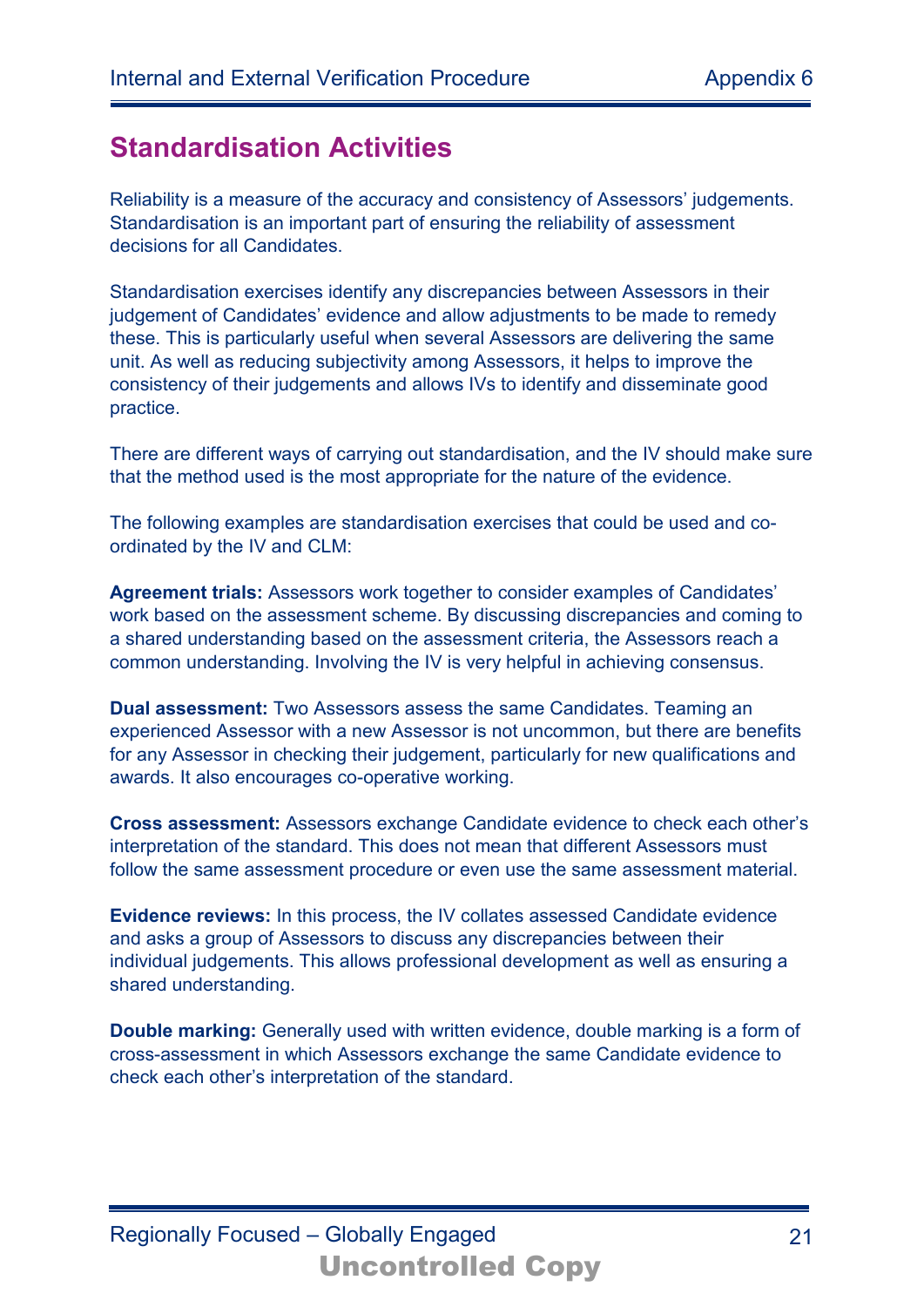**Blind marking:** Again, mostly used with written evidence, blind marking, is intended to reduce any bias, however unintentional, by an Assessor. In one form of blind marking, evidence is marked by two Assessors, but each is unaware of the other's mark. Discrepancies between the marks can then be resolved. In another form, evidence can be made anonymous by removing the Candidate's details.

Standardisation exercises should take place throughout the assessment process to improve the consistency of assessors' judgements. Records of standardisation exercises, including any feedback to Assessors, should be kept as evidence of Internal Verification activity. These exercises can form part of the Standardisation/Cognate Group meeting Agenda.

Procedures should also ensure that standardisation is carried out for centres operating across multiple sites or with partnership arrangements.

**Pearson** provide exemplar material for **BTECs** as part of their annual online training for Lead IVs. They strongly encourage the Lead IVs to use this material with the Assessors to help achieve consistency of marking prior to any material being assessed.

**City & Guilds** insists on **Interim Sampling**, stating it is the responsibility of the IV to ensure accuracy and consistency of assessment by taking action before, during and at the conclusion of learning delivery, to make sure that all learning delivered, and assessment decisions taken are accurate and similar irrespective of who is involved.

City & Guilds requires all approved centre's to ensure that regular sampling activities are undertaken on all relevant qualifications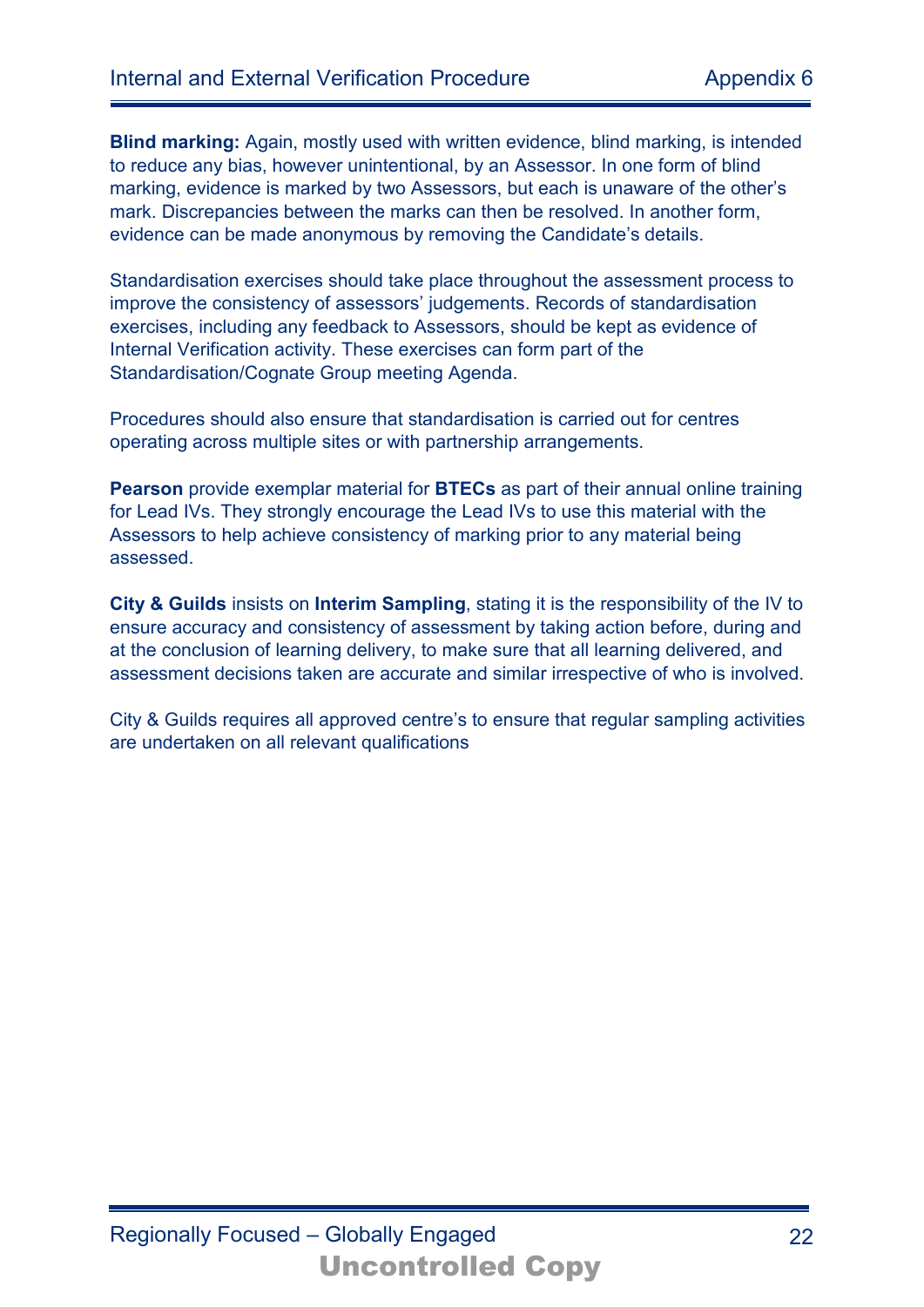## **Useful Internal and External Documents**

#### **Available from the College Intranet:**

- Notification of Delivery Form (**IV1**)
- IV Feedback Form for New or Amended Assessments (**IV2**)
- Internal Verification Checklist (**IV3**)
- Internal Verification Sampling Request Form (**IV4**)
- Internal Verification Sampling Feedback Form (**IV5**)
- Unit Deferral Request Form (**IV9**)
- SCQF Annual Report from Internal Verifiers (**IV10**)
- Internal Verification Audit Form (**IV11**)
- Notification of Delivery Form/Completed Example (**IV12**)
- IV Sampling Plan (**IV13**)

#### *For VQ Delivery:*

- VQ Internal Verification Feedback Form (**IV6**)
- VQ Final Verification Form (**IV7**)
- Record of Assessor Monitoring (**IV8**)

#### **Examples of useful external documents**

The SQA framework is used as a model for all Internal Verification requirements.

However, where an Awarding Body has specific requirements (for example City & Guilds and BTEC/Pearson) these **must** be followed using the guidance provided by that Awarding Body.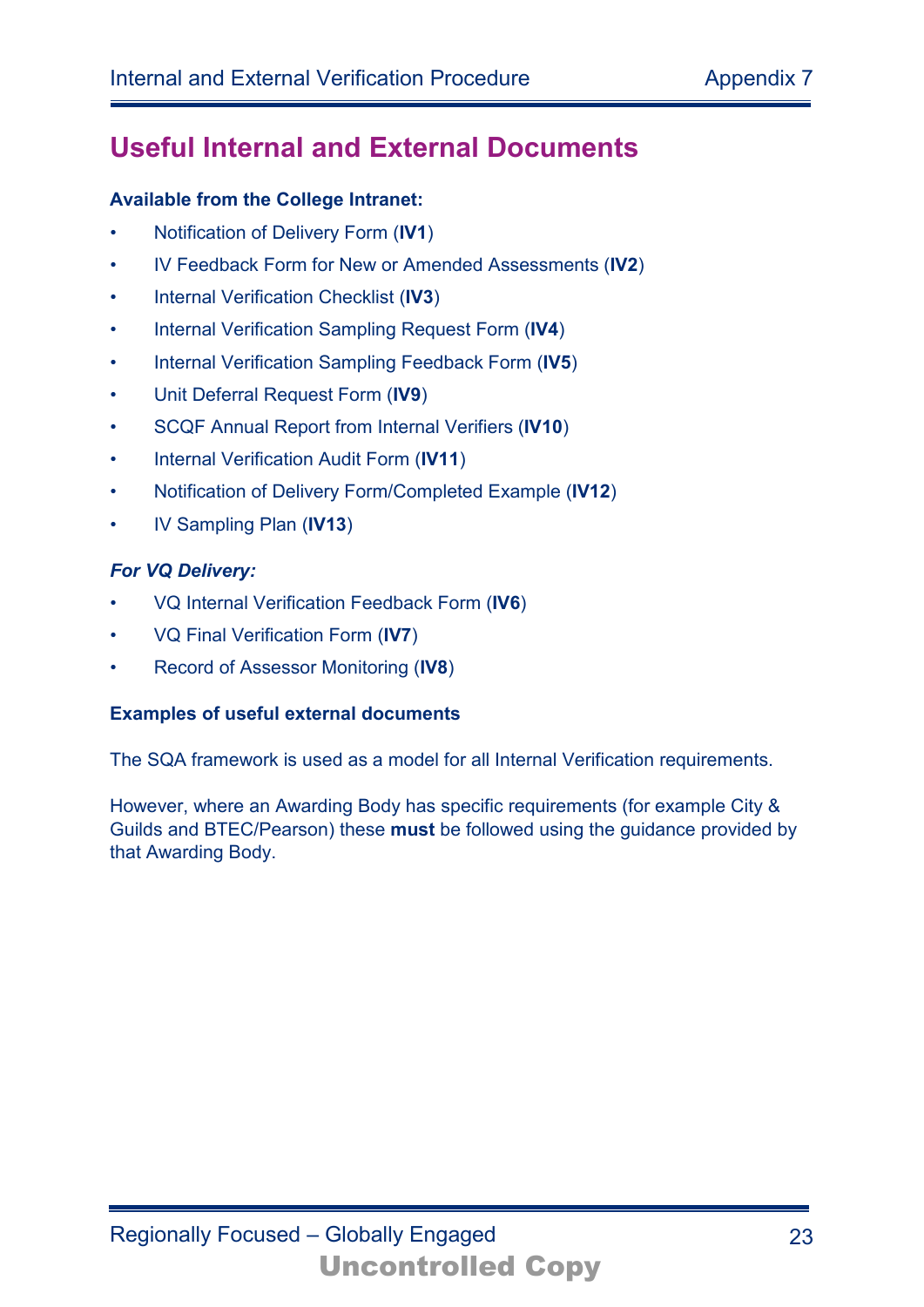## **Role of the Assessor:**

- 1 Prior to assessment taking place, complete a Notification of Delivery Form (**IV1**) and forward to the IV
- 2 Ensure that only the current assessment methods/instruments approved by the Awarding Body and Verification Group are used
- 3 Record Candidate competence in accordance with agreed procedure
- 4 Ensure all assessment evidence and records are up-to-date and provide for verification/audit purposes within the agreed timescale
- 5 Advise IV and CLM where issues arise that may cause delay in responding to verification requests
- 6 Undertake and complete, within 18 months of taking up their post, the relevant Professional Assessor Award
- 7 Undertake continuous professional development
- 8 Only assess units and awards up to the level below their own level of qualification
- 9 Ensure that their CPD records are kept up-to-date and are made available to external Awarding Bodies

#### **Notes from Awarding Bodies:**

BCS – Invigilators are observed at their first live test session and are thereafter observed annually by a BCS registered member of staff to ensure test regulations are being followed. An Invigilator Observation Report is signed on completion of the observation.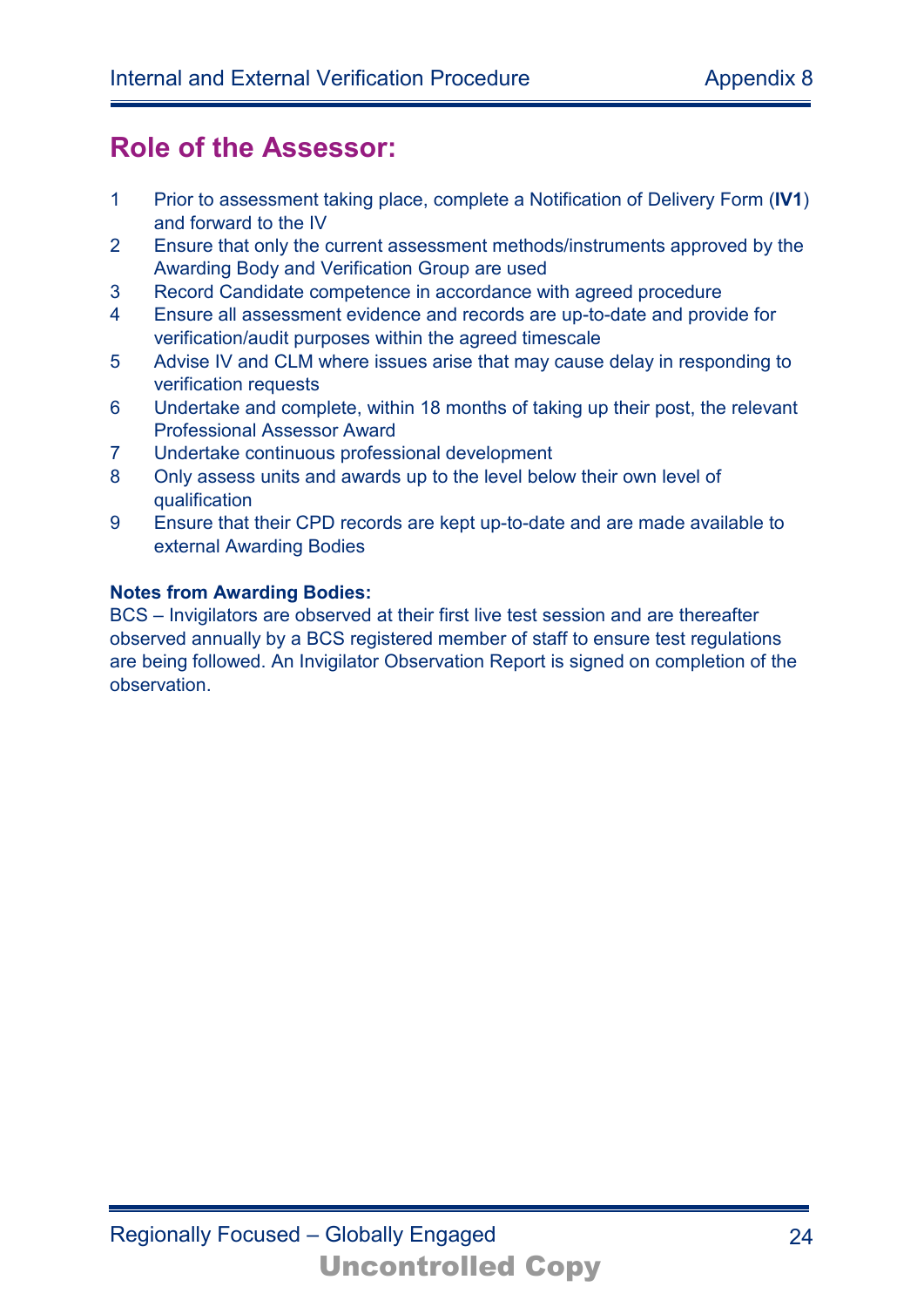## **Role of the Internal Verifier (IV):**

- 1 Internally Verify all assessments against Awarding Body standards to ensure the assessment meets the requirements of the Unit Specification
- 2 Authorise distribution of controlled assessment packs to the Assessors using the Notification of Delivery Form (**IV1**) and store documentation on the shared portfolio area
- 3 Internally Verify New or Amended Assessments (**IV2**)
- **4** Sample assessments in line with the Internal Verification Sampling Plan (**IV13**) agreed by the CLM and update **IV13**
- 5 Advise CLM where issues arise that may cause delay in responding to verification requests
- 6 Prepare materials for an EV visit in liaison with Lead IV and be available during an EV visit if required
- 7 Maintain an electronic IV folder as identified in **Appendix 4** of Internal and External Verification Procedures
- 8 Ensure the IV assessment decisions are consistent and accurate
- 9 Undertake continuous professional development
- 10 Only verify units and awards up to the level below their own level of qualification
- 11 Ensure that their CPD records are kept up-to-date and are made available to external Awarding Bodies
- 12 Assessments that have been developed by the IV must be internally verified by another IV

# **Role of Lead Internal Verifier (Lead IV):**

- 1 Monitor internal verification activity within their assigned area of responsibility
- 2 Maintain the Internal Verification Sampling Plan (**IV13**) as per the requirements of the portfolio area.
- 3 Co-ordinate the assessment materials of all Assessors and IVs in preparation for an External Verification visit
- 4 Contribute to Standardisation/Cognate Group meetings, a minimum of two per academic year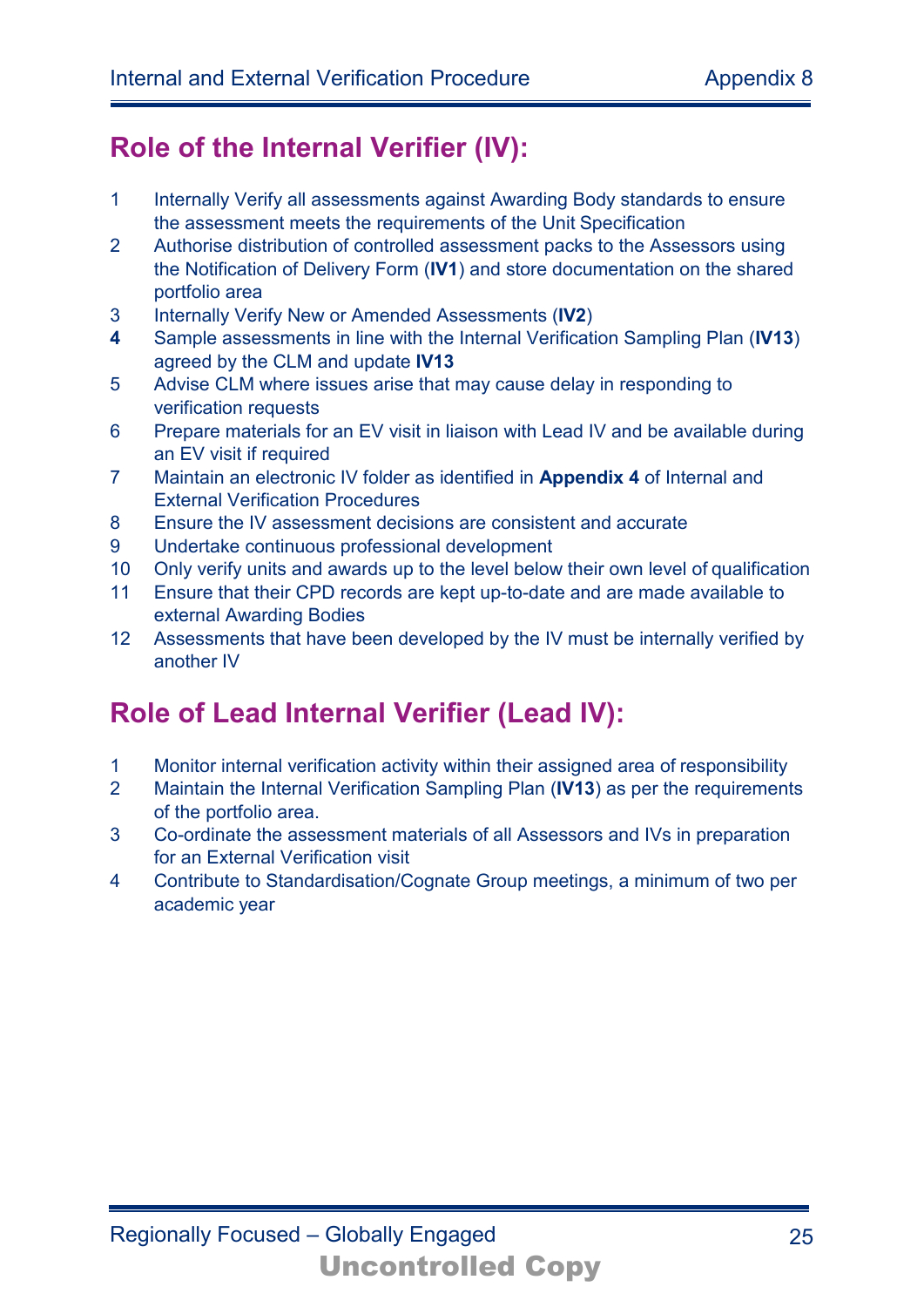## **Role of Curriculum and Learning Manager (CLM):**

- 1 Provide guidance and support to staff working within the verification groups and monitor documentation to ensure effective and secure record keeping practice is maintained
- 2 Ensure that sufficient occupationally competent IVs are available to support the verification process
- 3 Chair Standardisation/Cognate Group meetings and hold a minimum of two per year with Action Minutes circulated to all affected staff.
- 4 Oversee the course structure information on ProSolution and the management of the Internal Verification Sampling Plan (**IV13**)
- 5 Monitor status of 'Not Accepted' decisions
- 6 Ensure that CPD for staff operating the Internal Verification system is carried out and records are kept up-to-date and made available to External Awarding Bodies when required
- 7 Co-ordinate requests from Awarding Bodies for Central Verification to ensure that materials requested are collated by the Internal Verification team
- 8 Complete pre-External Verification planning and paperwork requested by the QEC
- 9 Ensure any actions required following an EV visit or event are addressed within the specified timescale

# **Role of Quality Assurance Co-Ordinator (QAC):**

- 1 Act as centre contact for Awarding Bodies and all External Verifiers where appropriate
- 2 Liaise with Awarding Body and CLMs to arrange appropriate dates for EV visits or events
- 3 Monitor verification reports
- 4 Seek and agree a plan of appropriate verification from external agencies if requested by CLM
- 5 Report to the relevant AP matters relating to quality assurance
- 6 Ensure the list of IVs and Lead IVs is updated on an annual basis
- 7 Maintain records of external 'Not Accepted' results and monitor progress for the return of materials to the Awarding Body to ensure that deadlines are met
- 8 Manage the Central Verification process along with the CLM to ensure materials requested by the Awarding Body are submitted as required
- 9 Oversee control of SQA secure website for assessments
- 10 Collate feedback from CLM with regards any discrepancies in assessment material and forward to Awarding Bodies
- 11 Disseminate information to relevant staff from Awarding Bodies
- 12 Forward feedback from External Verification visits or events to the AP and the CLM and provide updates on External Verification activity to the Senior LeadershipTeam
- 13 Record EV feedback and monitor the EV spreadsheet detailing recommendations and actions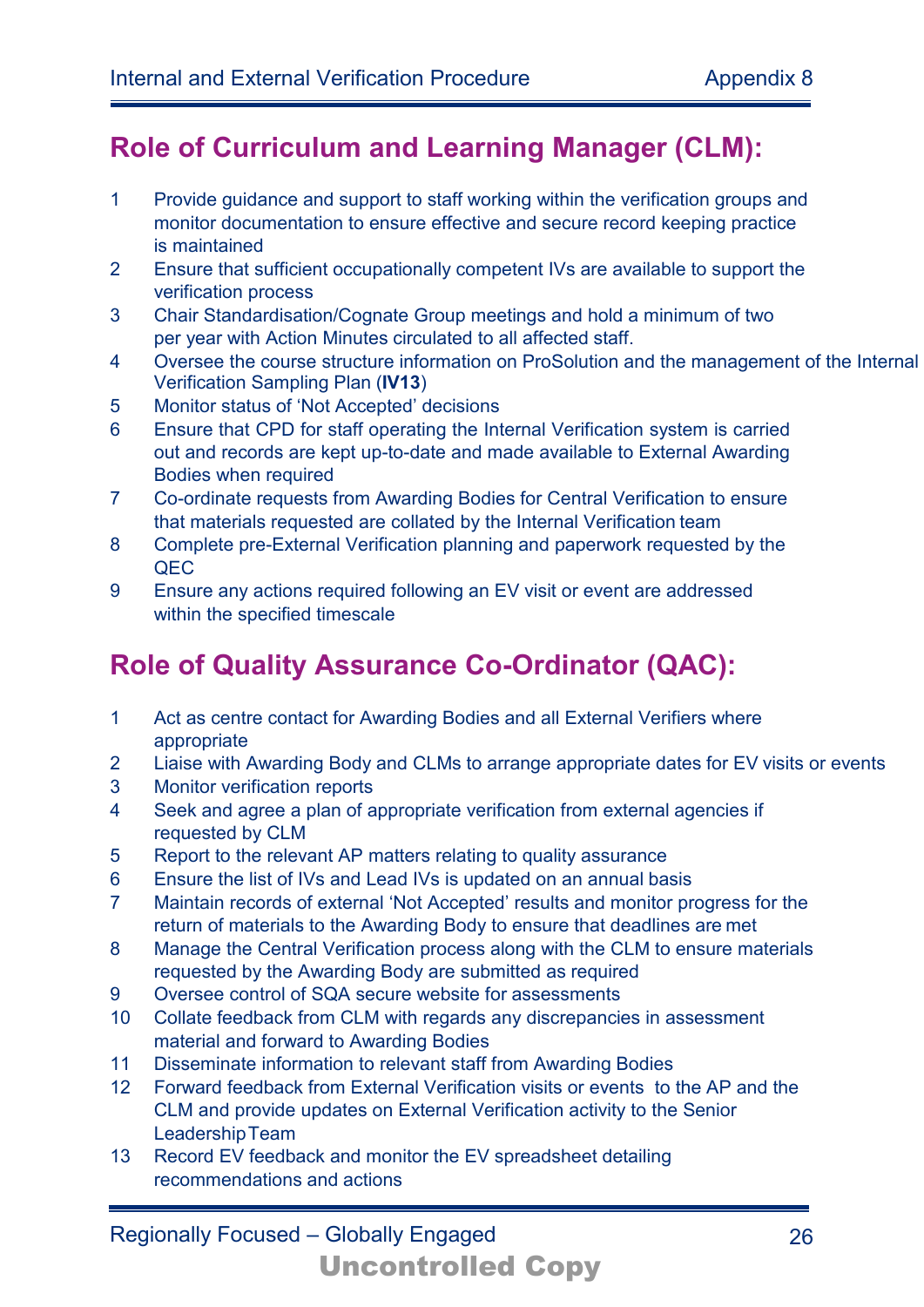## **Role of Assistant Principal (AP):**

- 1 Overall responsibility for the IV process across each portfolio area in line with the College's Internal and External Verification Policy and Procedure
- 2 Ensure that all procedures are monitored and reviewed regularly to reflect the needs of students
- 3 Report to appropriate representatives of management on issues relating to quality assurance

# **Role of Assistant Principal Quality and Development:**

1 Ensure that procedures fundamental to the College's Internal and External Quality Policy and Procedures are always implemented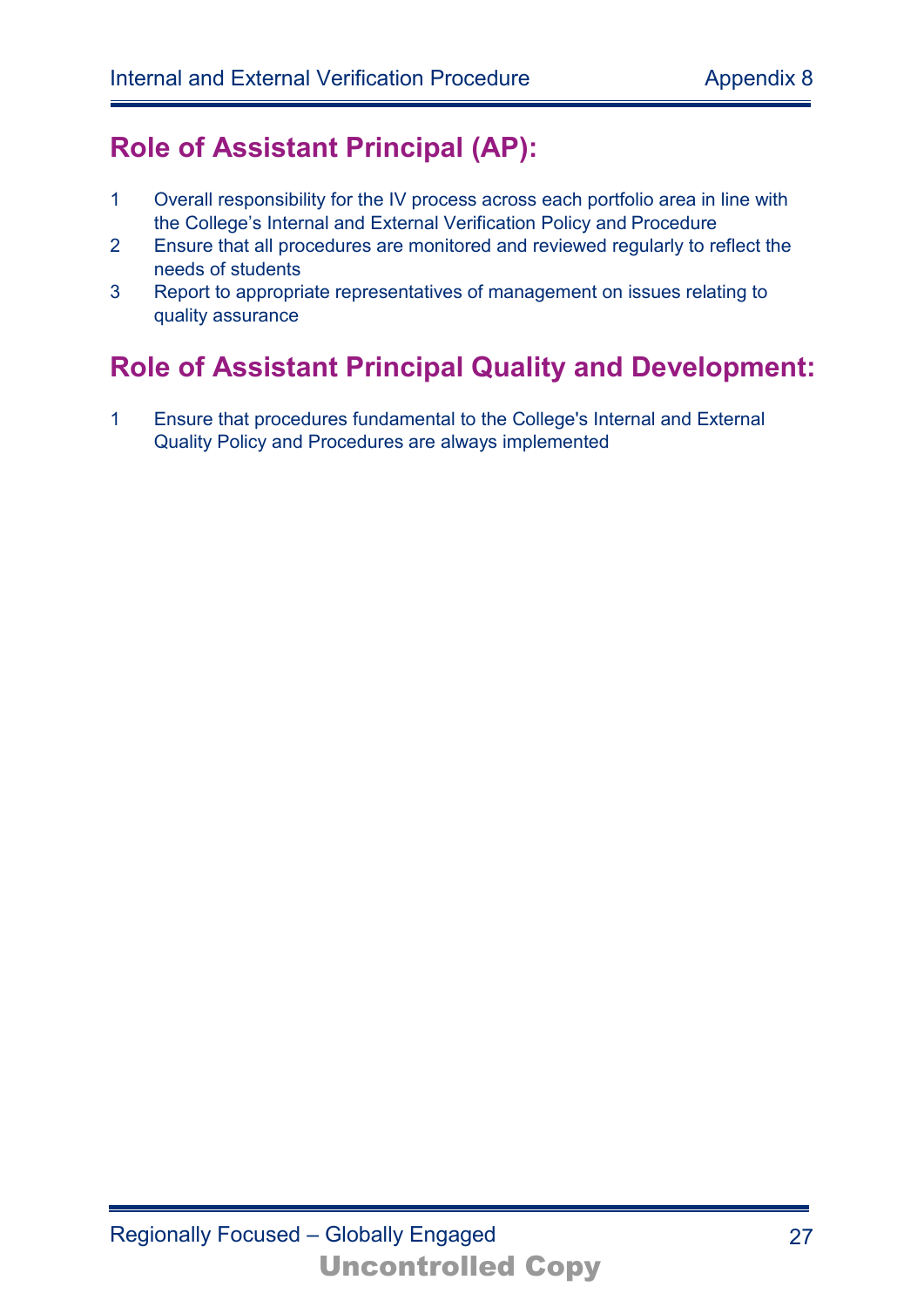## **IV SECURITY PROCESS**

*Key Details in document footer:*

#### **1. Introduction**

The IV security process is necessary to ensure that a clear, transparent process is available for all staff to follow, that protects and demonstrates the integrity of our Internal Verification methods.

Whilst Internal Verifiers at the College have previously used an electronic stamp, this is no longer necessary. It will be sufficient to record Key Details on the assessment instrument, provided the additional security steps outlined in this process are taken to protect the document.

#### **2. Assessment Instruments – NOT pre-verified:**

Assessment approved by Internal Verifier: [**IV name**] Date: [**Date document is IV'd**] Expiry: **2 years or until unit change** (whichever is soonest)

This works across the curriculum areas, prevents documents from sitting for too long without being checked, and allows for unit changes within the 2 years.

#### **2.1 Assessment Instruments – designed for printing as a paper copy, for students to complete by hand:**

#### **Assessor:**

- Creates assessment instrument in Word
- Send the assessment instrument to the IV for Internal Verification

#### **Internal Verifier:**

- Receives assessment instrument as a Word document
- Internally verifies the assessment instrument adding Key Details in the footer

#### **2.2 Assessment Instruments – designed for online use for student to type into:**

#### **Assessor:**

- Creates assessment instrument in Word
- Uses Developer mode to create tick boxes, text boxes, drop-down options, etc.
- Sends the assessment instrument to the IV for Internal Verification

#### **Internal Verifier:**

- Receives assessment instrument as a Word document
- Internally verifies the assessment instrument adding Key Details in thefooter
- Adds Restrictions on Editing (editing for forms only) with password protection
- Saves protected Word copy in relevant secure area for use by the Assessor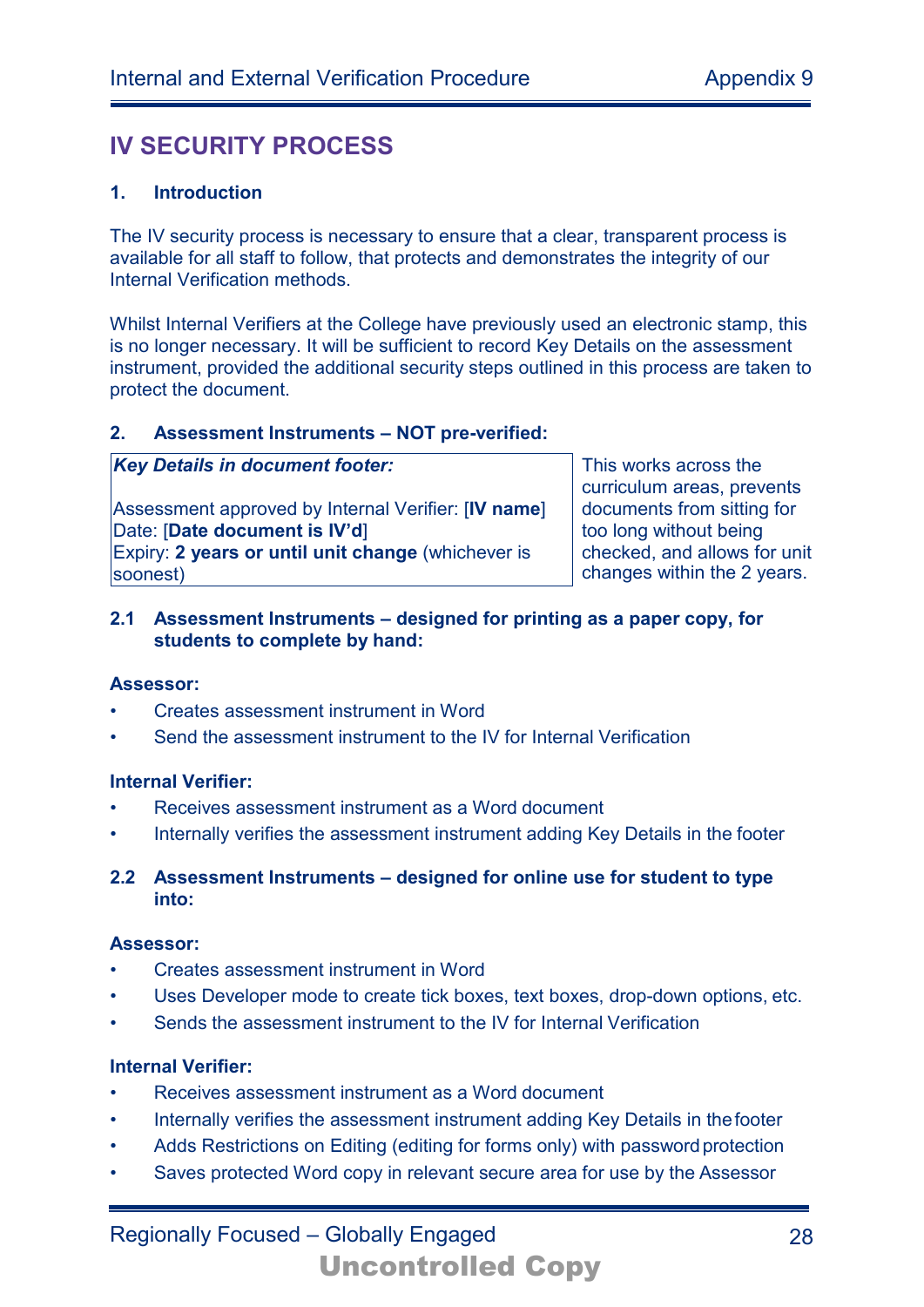## **Using Forms in Word**

*EnabletheDevelopertabtocreatetickboxes,textboxes,drop-downoptionsetc:*

- **1.** Create document
- **2.** Enable the developer tab
	- **a.** On the File tab, choose the Options button
	- **b.** In the Options dialog box, choose the Customize Ribbon button
	- **c.** In the list of main tabs, select the Developer check box
	- **d.** Choose the OK button to close the Options dialog box

**NOTE:** Once you have enabled the Developer tab in Word, you should not have to do it again

*Use the Developertab to create tickboxes,text boxes, drop-down options etc:*

- **1.** In the Developer tab use the options in the 'Controls' area to add areas throughout the document where you would like to allow users to edit
	- **a.** A<sub>n</sub> This icon allows you to add text areas in the document
	- **b.**  $\boxed{\triangledown}$  This icon allows you to use checkboxes
	- **c.**  $\Box$  This icon allows you to insert drop down menu items

You can choose which options are possible by clicking the drop-down entry and then clicking the 'Properties' button in the developer tab:

Click 'Add', enter your option in 'Display name', click 'OK' Repeat for all your options Tick 'Contents cannot be edited', click 'OK'

Use the Developer tab to add Restrictions on Editing, with password protection:

- **1.** Open the document
- **2.** In the Developer tab choose 'Restrict Editing'
- **3.** Tick the box for 'Editing restrictions'
- **4.** In the drop-down, choose 'Filling in forms'
- **5.** Click 'Yes, Start Enforcing Protection'
- **6.** Enter a password for the document (and repeat) then click 'OK'

**NOTE:** Keep your password in a safe place and do not share it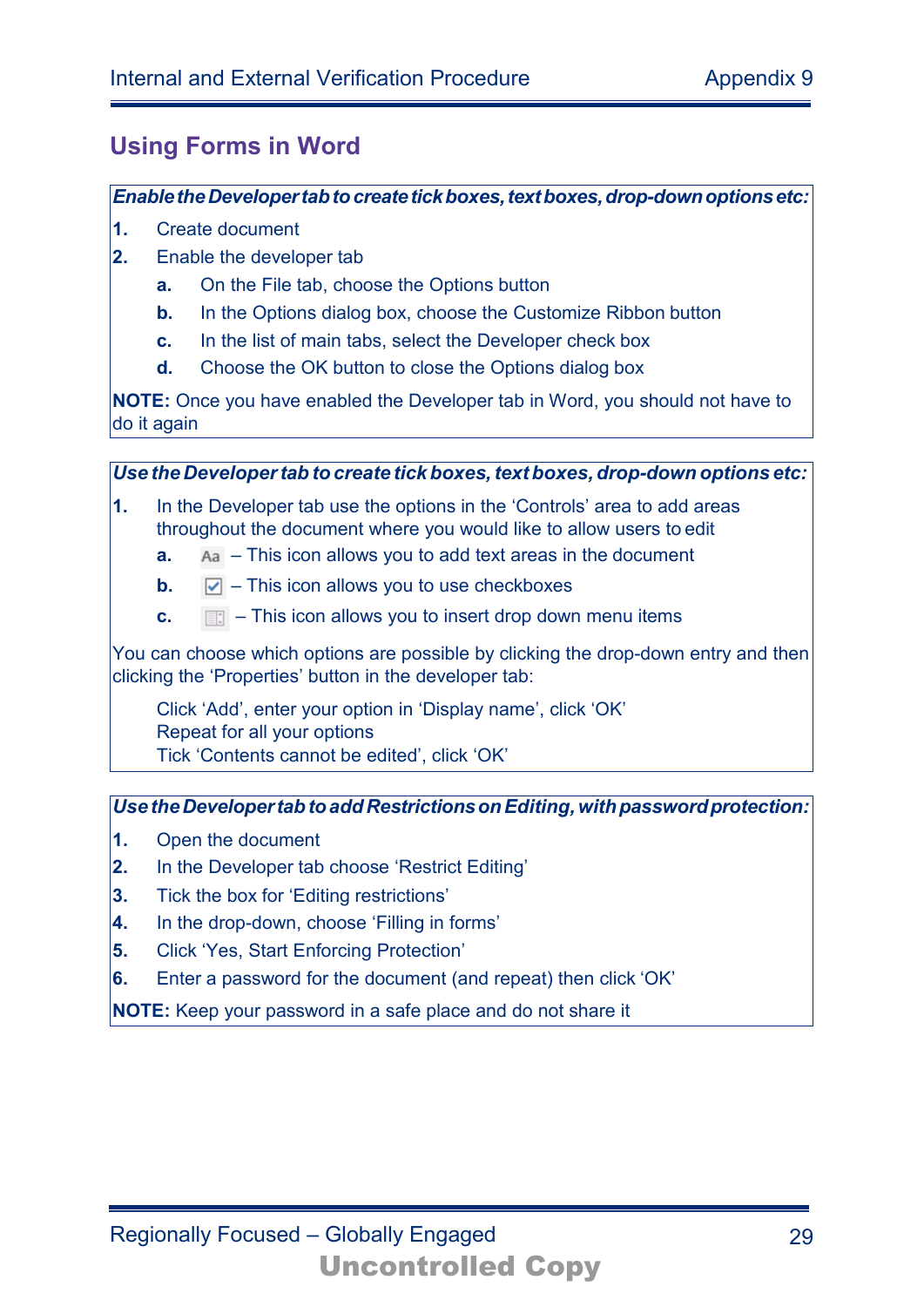#### **3. Assessment Instruments – PRE-VERIFIED:**

In cases where the Awarding Body has pre-verified assessment instruments, it is important that these are accurate for the students. It is the Internal Verifier's responsibility to check all assessments including SQA or other Awarding Body material (ASPs, NABs, Exemplars, E-Assessments, etc.).

#### **3.1 Where the IV is satisfied that the pre-verified assessment instrument is correct and the IV has recorded on the IV13 that the assessment has been checked:**

It needs an additional footer or stamp and may be saved in the relevant secure area for use, following the filename conventions indicated in No 5 below

#### **3.2 Where the IV finds that the pre-verified assessment instrument is inaccurate:**

- Inaccuracies and changes to be made to the assessment instrument must be discussed and recorded in the Minutes of Standardisation/Cognate Group meetings
- Advice must be provided to the Awarding Body (correction sheet) on the inaccuracies and the changes made
- The corrected assessment instrument must be internally verified as described above for non pre-verified assessment instruments, depending on the type of document, and placed in the relevant secure folder

#### **3.3 Where inaccuracies become known after the Notification of Delivery form has been issued:**

• The Assessor must request that the assessment instrument is internally verified again

#### **4. Storage of Internally Verified documents**

Curriculum and Learning Managers will:

- Use a consistent approach with their teams
- Create new Internal Verification folders for internally verified documents each academic session:
	- organised by the needs of the teaching area
	- to enable current assessments and related documentation to be easily located
- Emphasise with teams that these are the only approved assessment **instruments**
- Determine their approach to prioritise assessment instruments to be internally verified over a finite period, to ensure all assessments are brought up to date

**NOTE:** use of unapproved assessments is a breach of the College's Malpractice Policy and falls short of professional standards.